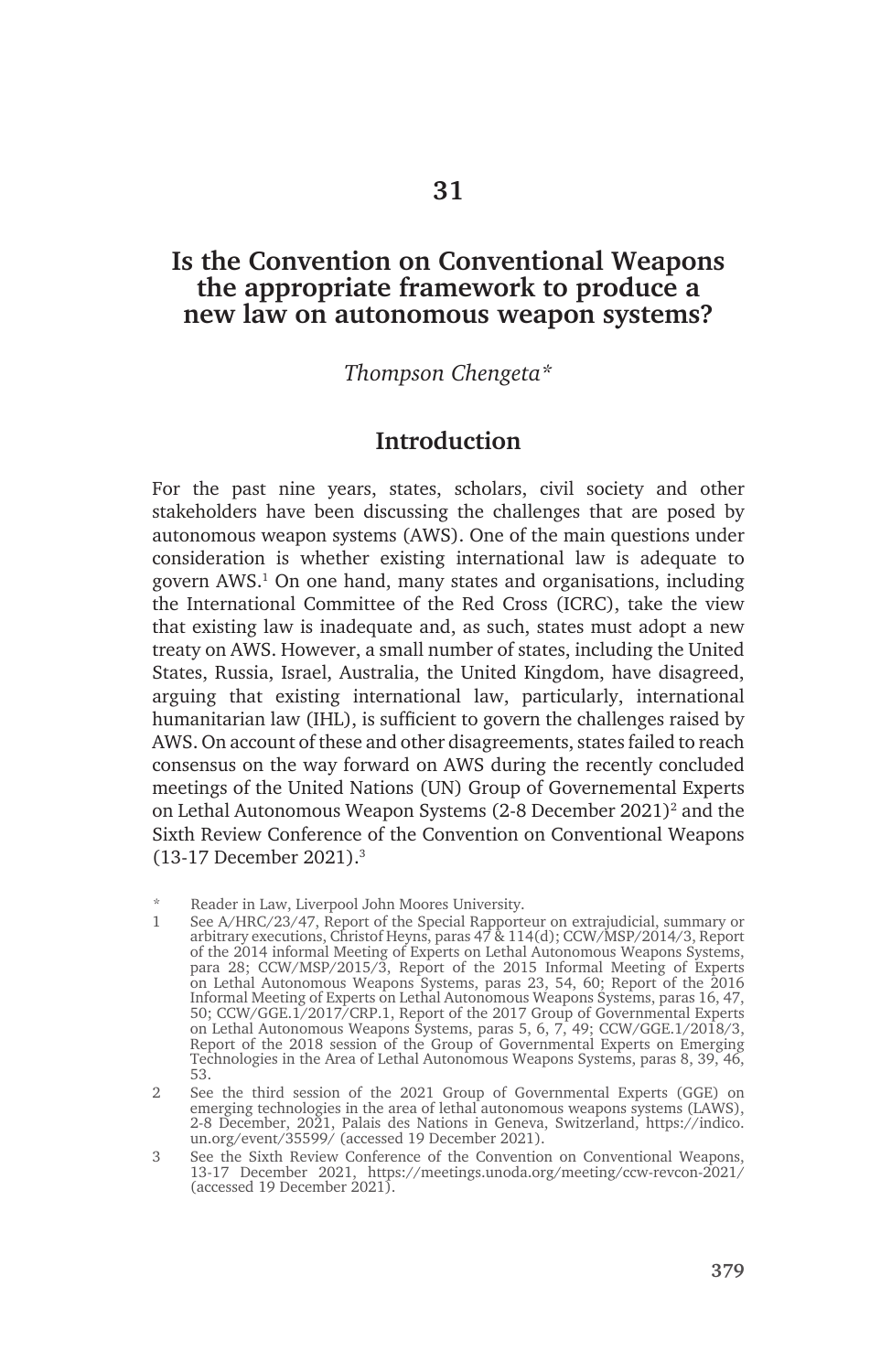Yet, even if we were to proceed with the view held by the majority of states, a big question that remains to be answered is, on which legal framework should the new treaty on AWS be based? Since AWS are already being discussed under the framework of the UN Convention on Conventional Weapons (CCW), this essay considers the question whether the CCW framework can produce a new law whose scope of application is sufficiently wide to deal with all the challenges that are raised by AWS in all circumstances.

## **Background**

The current CCW discussion on AWS followed the submission of a 2013 AWS Report to the UN Human Rights Council by the then UN Special Rapporteur on extrajudicial, summary or arbitrary executions, the late Professor Christof Heyns (Heyns report).<sup>4</sup> Unlike the CCW framework that has been focussing on the use of AWS in the context of armed conflict, the UN Human Rights Council considered the human rights violations that may occur both in war and peace time when AWS are used $<sup>5</sup>$ </sup>

While there is no agreed definition of AWS, AWS are generally defined as 'robotic weapon systems that, once activated, can select and engage targets without further intervention by a human operator'.6 According to the Heyns report, the crucial element of the definition is that 'the robot has an autonomous "choice" regarding selection of a target and the use of lethal force'.7 In line with this definition, in 2019, states agreed that what is of core interest in the discussion are 'autonomous functions in the identification, selection or engagement of a target'.8

The Heyns Report noted a number of legal concerns regarding the use AWS, in particular that AWS may not be able to comply or be used in compliance with international humanitarian law (IHL) and international human rights law (IHRL).<sup>9</sup> The other concern expressed in the Heyns Report is that in the event of AWS violating IHL or IHRL, it may be difficult if not impossible to hold specific persons legally responsible.<sup>10</sup>

- 7 A/HRC/23/47 (n 1) para 37; see also ICRC position on AWS (n 6).
- 8 CCW/GGE.1/2019/CRP.1/Rev.2, Report of the 2019 Group of Governmental Experts on Emerging Technologies in the Area of Lethal Autonomous Weapons Systems, para 19(a).

<sup>4</sup> A/HRC/23/47 (n 1).

<sup>5</sup> As above.

<sup>6</sup> A/HRC/23/47 (n 1) para 37; see also International Committee of the Red Cross (ICRC) 'ICRC position on autonomous weapon systems' (2021) 5, https://www. icrc.org/en/document/icrc-position-autonomous-weapon-systems 10 December 2021).

<sup>9</sup> A/HRC/23/47 (n 1) paras 63 & 85.

<sup>10</sup> A/HRC/23/47 (n 1) para 77; T Chengeta 'Accountability gap: autonomous weapon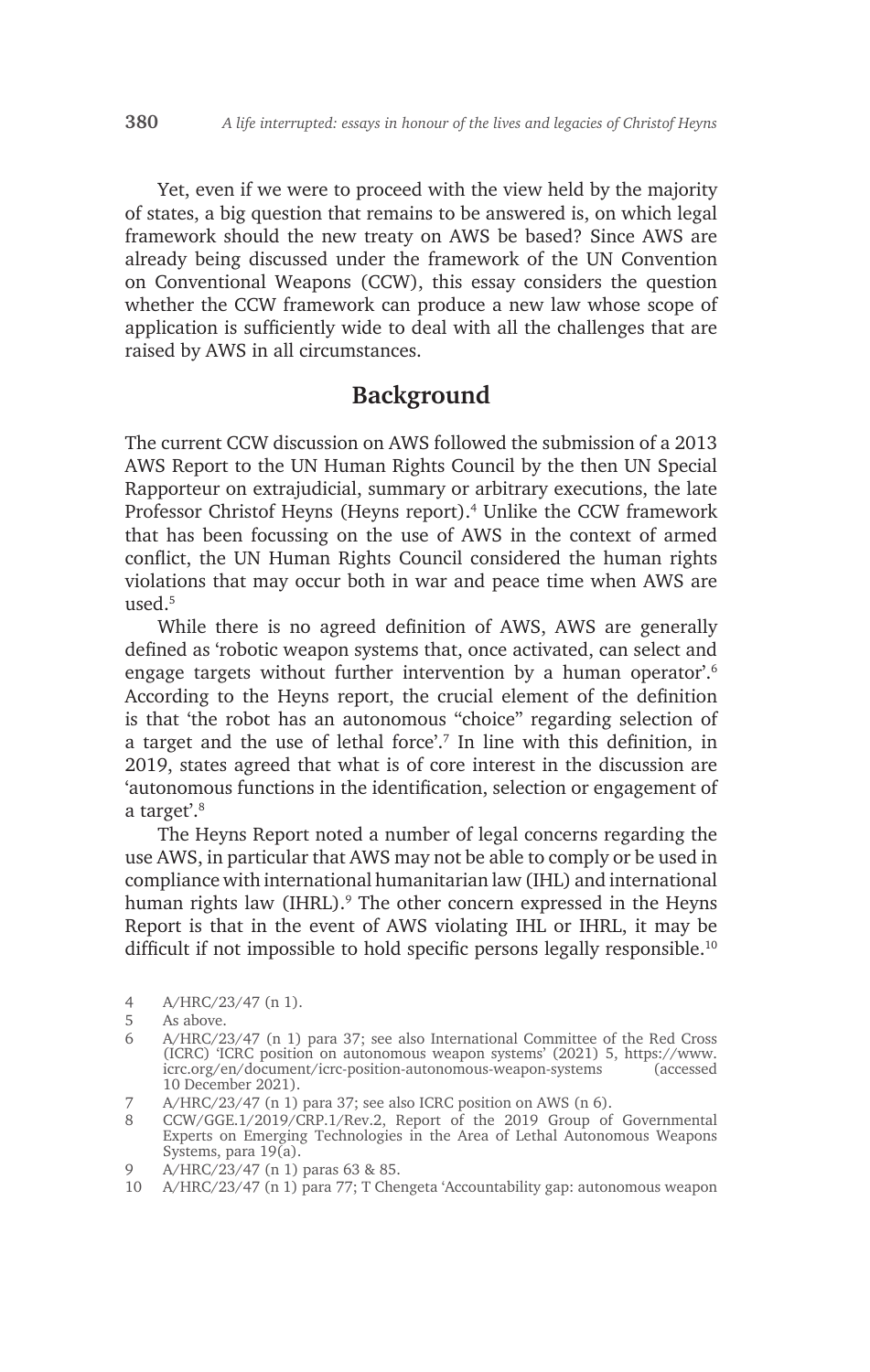In the AWS debate, this is often referred to as the accountability gap challenge.11 The Heyns Report also noted ethical concerns, questioning for example, whether it is ethical to give machines or robots the power over life and death.12 In this regard, it was considered that the development and use of AWS may violate the right to human dignity.<sup>13</sup>

On the way forward, the Heyns Report recommended the establishment of a High-Level Panel on AWS whose mandate included, among other things, an 'assessment of the adequacy or shortcomings of existing international and domestic legal frameworks governing [AWS]'14 and 'propose a framework to enable the international community to address effectively the legal and policy issues arising in relation to [AWS]'.15 The question on the adequacy of the existing legal framework to govern AWS has been raised by a number of states throughout the years that the UN has been engaged in AWS discussions.16

The recommendation to establish a High-Level Panel on AWS was realised in 2016, when, following three UN informal meetings, the state parties to the CCW decided to form the UN Group of Governmental Experts on Lethal Autonomous Weapon Systems (UNGGE).17 Part of the mandate of the UNGGE is to consider 'possible options for addressing the humanitarian and international security challenges posed by emerging technologies in the area of lethal autonomous weapon systems'.18

# **The need for new law**

Whether new rules on AWS are necessary is dependent on whether the current law is adequate.19 Arguments on why existing law is inadequate

systems and modes of responsibility in international law' (2016) 45 *Denver Journal of International Law and Policy* 1-50.

- 11 Human Rights Watch 'Mind the gap: Lack of accountability for killer robots' (2015) 4.
- 12 A/HRC/23/47 (n 1) para 95; See in general, P Asaro 'On banning autonomous weapon systems: human rights, automation, and the dehumanization of lethal decision-making' (2012) 94 *International Review of the Red Cross* 687-709; A Krishnan *Killer robots: legality and ethicality of autonomous weapons* (2009) 150; ICRC position on AWS  $(n 6)$  8.
- 13 C Heyns 'Autonomous weapons in armed conflict and the right to a dignified life: an African perspective' (2017) 33 *South African Journal on Human Rights* 57-66; See also T Chengeta 'Dignity, ubuntu, humanity and autonomous weapon systems (AWS) debate: an African perspective' (2016) 13 *Brazilian Journal of International Law* 460-502; ICRC 'Ethics and autonomous weapon systems: An ethical basis for human control?' Geneva, 3 April 2018; ICRC position on AWS (n 6) 8.
- 14 A/HRC/23/47 (n 1) para 114 (d).
- 15 A/HRC/23/47 (n 1) para 114 (c).
- 16 A/HRC/23/47 (n 1) para 114 (d); CCW/MSP/2014/3 (n 1) para 28; CCW/ MSP/2015/3 (n 1) paras 23, 54, 60; CCW/GGE.1/2017/CRP.1 (n 1) paras 5, 6, 7, 49; CCW/GGE.1/2018/3 (n 1) paras 8, 39, 46, 53.
- 17 See UNGGE https://www.unog.ch/80256EE600585943/(httpPages)/5535B644C2 AE8F28C1258433002BBF14?OpenDocument (accessed 30 December 2021).
- 18 CCW/GGE.1/2019/CRP.1/Rev.2 (n 8) para 11(5)(e).
- 19 See T Chengeta 'Is existing adequate to govern autonomous weapon systems' (2019)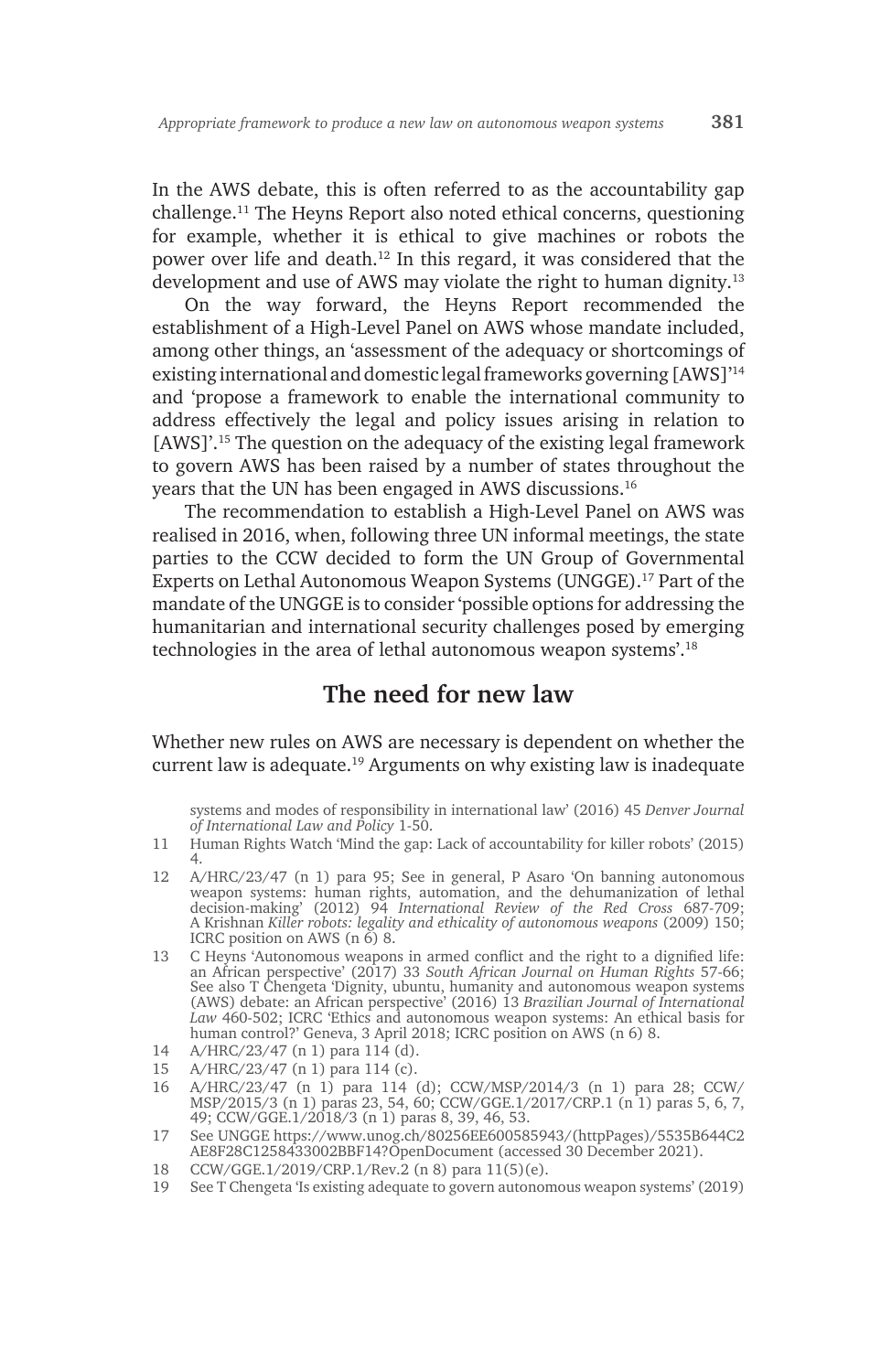and why new law is needed have been addressed elsewhere.<sup>20</sup> For purposes of this essay, it is sufficient to state that the ICRC – an organisation considered to be the 'guardian' of IHL – also points to the insufficiency of existing law.21 In 2021, in its highly publicised position on autonomous weapon systems, the ICRC noted that as follows: <sup>22</sup>

In the view of the ICRC, existing IHL rules do not hold all the answers to the humanitarian, legal and ethical questions raised by AWS. New rules are needed to clarify and specify how IHL applies to AWS, as well as to address wider humanitarian risks and fundamental ethical concerns. New legally binding rules would offer the benefits of legal certainty and stability. The ICRC is concerned that without such rules, further developments in the design and use of AWS may give rise to practices that erode the protections presently afforded to the victims of war under IHL and the principles of humanity.

The above ICRC position notwithstanding, states have expressed diverging views on the question whether existing law can adequately address the challenges posed by AWS 'or if further norms, regulations, rules or clarifications were needed'.<sup>23</sup> In that consideration, some states<sup>24</sup> and non-governmental organisations<sup>25</sup> suggested that an additional legally binding instrument is needed while others posited that a 'faithful compliance with already existing obligations under applicable international law' can suffice.<sup>26</sup>

In its 2021 submission to the UNGGE, Russia noted that it considers 'existing legal regulation to be sufficient' and that 'restrictions and principles deriving from IHL apply to all types of weapons without exception, including LAWS [Lethal Autonomous Weapon Systems].<sup>'27</sup> Similar sentiments were expressed by the United Kingdom which noted that 'IHL and the existing regulatory framework for the development, procurement and use of weapons systems are capable of sufficiently regulating new capabilities'.28 This position is similar to that of the

http://ceur-ws.org/Vol-2540/FAIR2019\_paper\_9.pdf (accessed 5 December 2021). 20 As above.

- 21 See ICRC position on AWS (n 6); ICRC, *Artificial intelligence and machine learning in armed conflict: A human-centred approach*, 6 June 2019.
- 22 ICRC position on AWS (n 6) 11.

23 UNGGE, Chair's non-paper: Conclusions and Recommendations, 21 August, morning, para 17(c), available on file (Chair's non-paper).

- 24 These states include Austria, Brazil, Cuba, Finland, and African Group of States.
- 25 See the Campaign to Stop Killer Robots, available at www.stopkillerrobots.org (accessed 21 December 2021).
- 26 Chair's non-paper (n 23) para 17(e).
- 27 See 'Russia's Considerations for the report of the Group of Governmental Experts of the High Contracting Parties to the Convention on Certain Conventional Weapons on emerging technologies in the area of Lethal Autonomous Weapons Systems on the outcomes of the work undertaken in 2017-2021' (2021) 2.
- 28 See United Kingdom, 'written contributions on possible consensus recommendations in relation to the clarification, consideration and development of aspects of the normative and operational framework on emerging technologies in the area of lethal autonomous weapons systems' (2021) 1.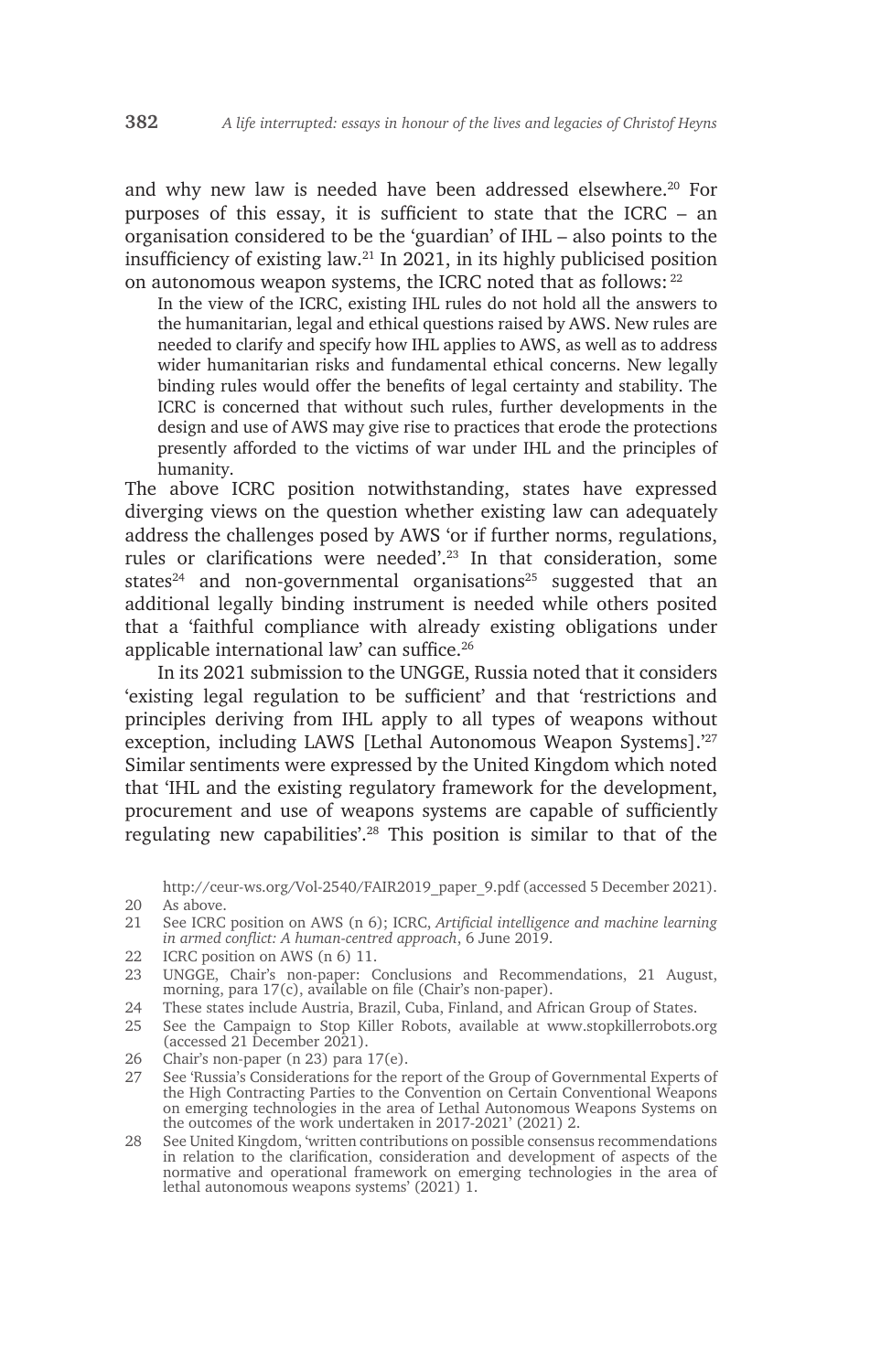United States.29 Other states like France and Germany suggested nonbinding solutions such as a political declaration; guidelines, principles or codes of conduct.30

However, many states have taken the position that existing law is inadequate and that new law is needed.31 As such, of the policy options that have been suggested in the UNGGE, the majority view supports a new legally binding instrument on AWS.32 In their 2021 joint statement submitted to the UNGGE, Costa Rica, Panama, the Philippines, Sierra Leone and Uruguay noted that 'a legally-binding instrument would strengthen the existing framework of international law'33 and that 'anything short of this, including a political declaration or voluntary applicable guidance, can only be acceptable as an intermediary and/or complementary step towards a legally-binding instrument'.34

Likewise, the Non-aligned Movement (NAM) made it clear that 'different proposals on a political declaration, code of conduct and other voluntary measures, including national weapons review process, confidence building measures (CBMs) as well as the establishment of a committee of experts, …. cannot be a substitute for the objective of concluding a legally-binding instrument stipulating prohibitions and regulations'.35 Thus, this essay proceeds on the view that AWS raise complex legal, ethical and operational issues that are outside the arm's reach of existing law – issues that can only be resolved by an additional legally binding instrument or treaty. The critical question, as stated earlier, is which legal framework should produce new rules on AWS? Can the CCW framework produce a new law whose scope of application is sufficiently wide to cover all possible contexts within which AWS can be used?

<sup>29</sup> See USA Submissions, CCW/GGE.1/2017/WP.6, 10 November 2017.

<sup>30</sup> See Germany-France proposed political declaration https://www.unog.ch/ 80256EDD006B8954/(httpAssets)/895931D082ECE219C12582720056F12F /\$file/2018\_LAWSGeneralExchange\_Germany-France.pdf (accessed 21 December 2021).

<sup>31</sup> Chair's non-paper (n 23) para 17(c); See also CCW/GGE.1/2019/1/Rev.1, at 1.

<sup>32</sup> Suggested by 28 states in the GGE. Also, the United Nations Secretary General, Antonio Guterres, also stated that there should be new international law to ban 'machines with the power and discretion to take lives without human involvement', see *Secretary-General's message to Meeting of the Group of Governmental Experts on Emerging Technologies in the Area of Lethal Autonomous Weapons Systems,* 29 March 2019.

<sup>33</sup> See 'Joint Working Paper Submitted by the Republic of Costa Rica, the Republic of Panama, the Republic of the Philippines, the Republic of Sierra Leone and the Eastern Republic of Uruguay' (2021) 5.

<sup>34</sup> As above.

<sup>35</sup> See Working Paper of the Non-Aligned Movement (NAM) and Other States Parties to the Convention on Certain Conventional Weapons (CCW), Group of Governmental Experts on Emerging Technologies in the Area of Lethal Autonomous Weapons Systems Geneva, 28 June-5 July 2021, at 4 para 19.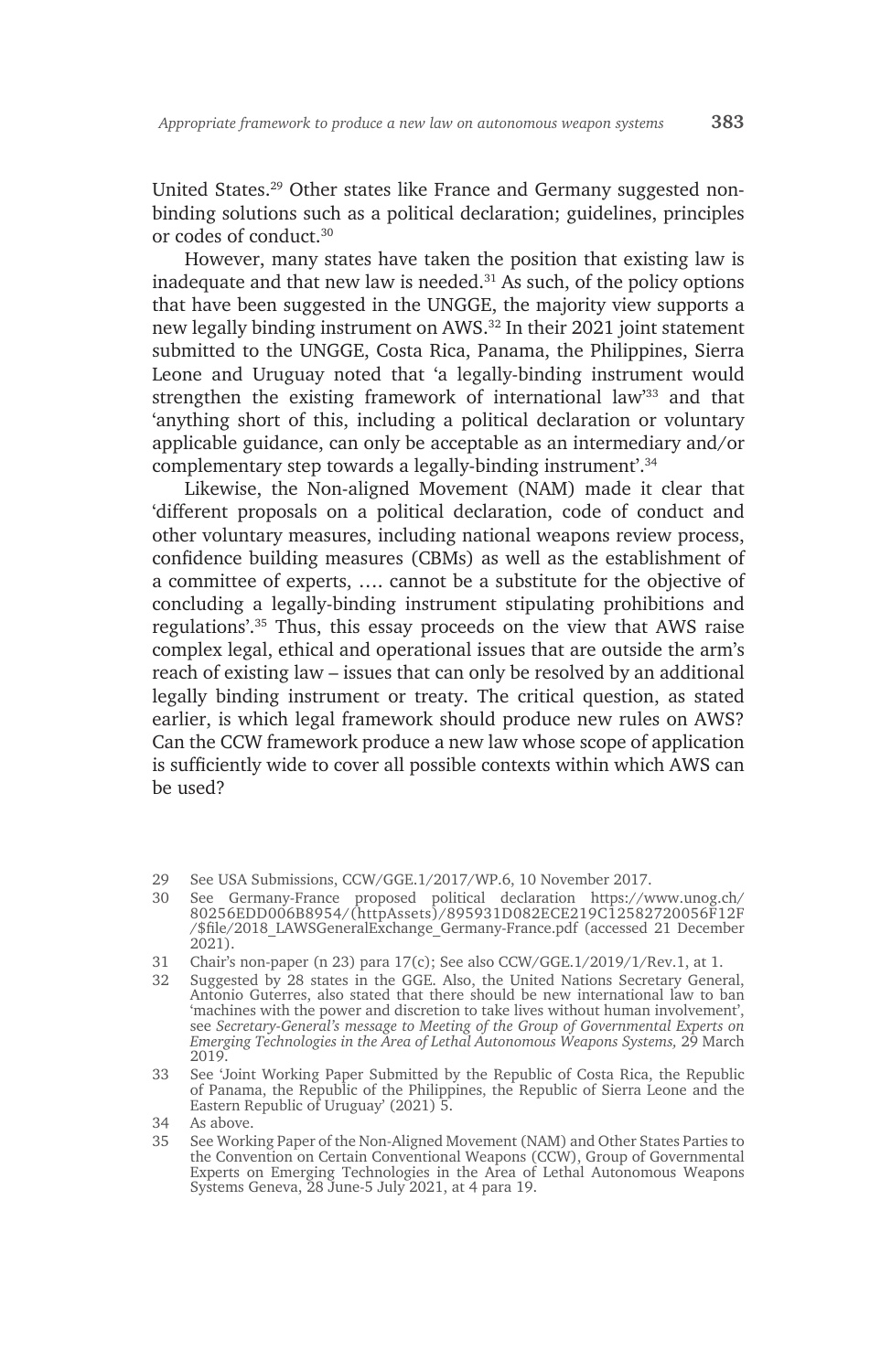### **Contextualising use of AWS**

In order to correctly frame the scope of application of new law on AWS, it is important to understand the contexts within which AWS may be used and the applicable laws. There are basically three contexts within which AWS may be used: use of AWS in situations of armed conflict; use of AWS in counterterrorism operations outside armed conflict and use of AWS in law enforcement situations.

#### *Use of AWS in armed conflict* **and jus in bello**

The Heyns Report indicates that one of the obvious context within which AWS may deployed is that of armed conflict.<sup>36</sup> AWS may be used in the context of both international armed conflict (IAC) and non-international armed conflict (NIAC) to which *jus in bello* or IHL applies.37 In June 2021, a UN Report indicated that AWS were deployed in Libya in the context of armed conflict where combatants were 'hunted down and remotely engaged by the unmanned combat aerial vehicles or the lethal autonomous weapons systems such as the STM *Kargu*-2 and other loitering munitions.'38 Further, the UN report also noted that 'the lethal autonomous weapons systems were programmed to attack targets without requiring data connectivity between the operator and the munition  $39$ 

Indeed, in the current AWS discussions in the CCW, stakeholders have generally focussed on the context of armed conflict, that is, the potential use of AWS in times of war and whether AWS can be used in compliance with IHL.40 Basically, many stakeholders regard the technology of AWS as typical conventional weapons whose use is restricted to armed conflict.

Whether used in the context of IAC or NIAC, AWS raise similar concerns.41 It is important to note that AWS may be used by both states

<sup>36</sup> A/HRC/23/47 (n 1) paras 63-74.

<sup>37</sup> See the Geneva Conventions of 1949 and their Additional Protocols.

<sup>38</sup> See S/2021/219, Letter dated 8 March 2021 from the Panel of Experts on Libya established pursuant to resolution 1973 (2011) addressed to the President of the Security Council, (2021) para 63, available at https://documents-dds-ny.un.org/ doc/UNDOC/GEN/N21/037/72/PDF/N2103772.pdf?OpenElement (accessed 21 December 2021). Note, however, that the Turkish company that developed the drone, regardless of describing the system as autonomous, countered the UN report noting that 'autonomous technologies are advancing so fast, but we are not there yet. At STM, we always think ethically a human should be involved in the loop'. See S Tavsan 'Turkish defense company says drone unable to go rogue in Libya' (2021) https://asia.nikkei.com/Business/Aerospace-Defense/Turkish-defense-companysays-drone-unable-to-go-rogue-in-Libya (accessed 21 December 2021).

<sup>39</sup> As above.

<sup>40</sup> See CCW/GGE.1/2019/CRP.1/Rev.2 (n 8).

<sup>41</sup> A/HRC/23/47 (n 1) paras 63-74.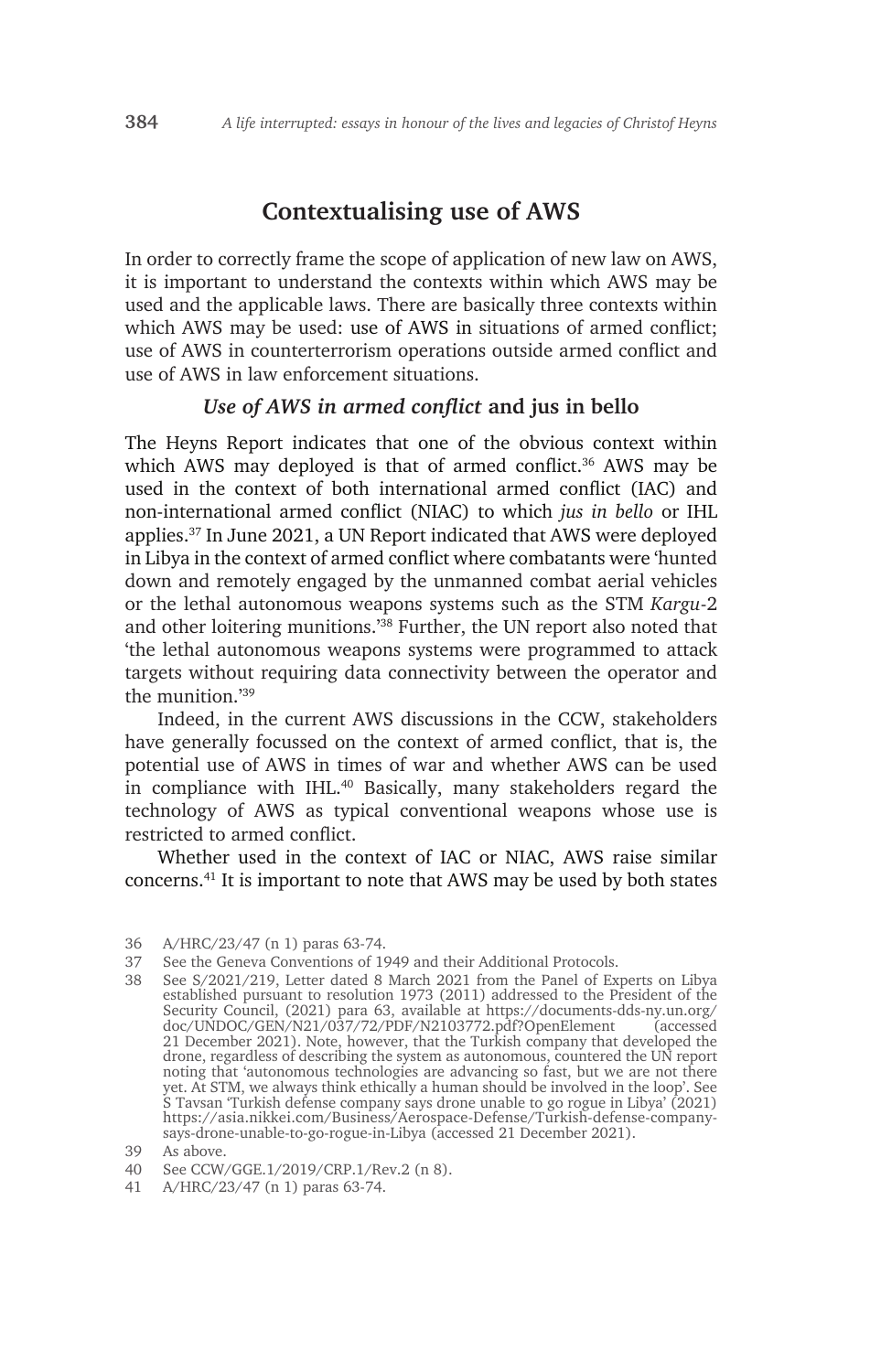and non-state actors. In the context of armed conflict, because AWS lack human judgment, it will be difficult for them to be used in compliance with rules of IHL.<sup>42</sup> Recently in June 2021, in its widely publicised position on AWS, the ICRC noted that because 'unpredictability is inherent in the effects of using all AWS due to the fact that the user does not choose, or know, the specific target(s), and the precise timing and/or location of the resulting application(s) of force', $43$  they pose a serious challenge to compliance with IHL rules.<sup>44</sup> Where there is no compliance with IHL rules such as distinction and proportionality, the lives and well-being of protected persons such as civilians – who ought to be protected at all times – are placed at risk.<sup>45</sup>

Without a doubt, and as will be discussed under the scope of application section below, the CCW framework is suited to deal with use of weapons, including AWS, within the context of armed conflict. In other words, if the concerns raised by AWS were only limited to contexts of armed conflict, the CCW framework would be capable of producing a comprehensive new law to deal with the challenges they raise. However, as shown below and as was indicated right from the beginning in the Heyns Report, AWS may also be used outside the context of armed conflict 46

#### *Counterterrorism operations and* **jus ad bellum**

Closely related to the potential use of AWS in situations of armed conflict is the context of inter-state use of AWS in counterterrorism operations. Just like how armed drones have been used by a number of states to target suspected terrorists located in the territories of other sovereign states<sup>47</sup>, there is also a potential that AWS will be similarly used in counterterrorism operations. While counter-terrorism operations are conducted by states, it is also important to note that AWS may end up in the hands of terrorist and presenting a formidable risk to domestic and national security.48

- 42 A/HRC/23/47 (n 1) paras 31 and 55; T Chengeta 'Measuring autonomous weapon systems against international humanitarian law rules' (2016) 5 *Journal of Law & Cyber Warfare* 103.
- 43 ICRC position on AWS (n 6) 7.
- 44 ICRC position on AWS (n 6) 7; See also V Boulanin & others 'Autonomous weapon systems and international humanitarian law: Identifying limits and the required type and degree of human–machine interaction' (2021) *SIPRI*.
- 45 Human Rights Watch 'Losing humanity: The case against killer robots' (2012) 30, https://www.hrw.org/report/2012/11/19/losing-humanity/case-against-killerrobots (accessed 21 December 2021); art 51 of Additional Protocol I to the Geneva Conventions of 1949.
- 46 A/HRC/23/47 (n 1) paras 82-85.
- 47 C Heyns & others 'The right to life and the international law framework regulating the use of armed drones' in D Akande and others (eds) *Human rights and 21st century challenges: poverty, conflict, and the environment* (OUP 2020) 158.
- 48 CCW/GGE.1/2019/3, Report of the 2019 session of the Group of Governmental Experts on Emerging Technologies in the Area of Lethal Autonomous Weapons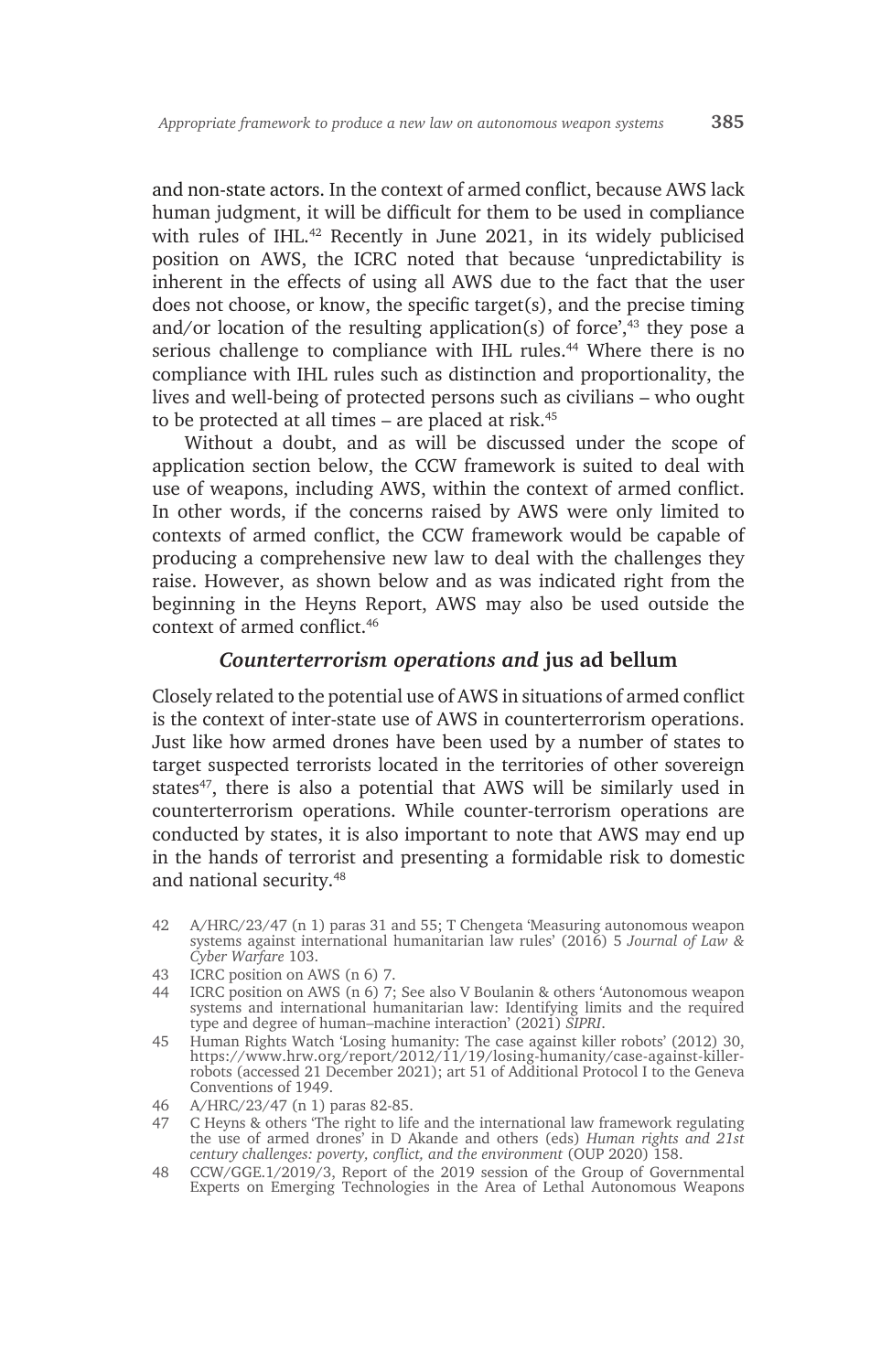The use of force through emerging technologies such as armed drones and AWS in counterterrorist operations has implications for *jus ad bellum* – the law governing inter-state use of force. Article 2(4) of the UN Charter prohibits the use of force by one state against the territorial integrity of another state. The prohibition of the threat or use of interstate force is part of customary international law.49

Already, there are a number of scholars who argue that the use of emerging technologies, new means and methods of 'warfare' in the wake of terrorism make the current legal classification of conflicts inadequate. Traditionally, there are three broad classifications in use of force and respective legal regimes applicable: *jus ad bellum* relating to the general prohibition on the inter-state use of force; situations of armed conflict to which *jus in bello* is the *lex specialis* and use of force in peace time to which IHRL is the governing regime. Yet, in the wake of terrorism, counterterrorism and use of emerging technologies, some scholars have argued for the creation of another classification, the socalled *jus ad vim*, 'the just use of force short of war'.50 Of course, the idea of *jus ad vim* has been hotly debated, with those in favour arguing that it will 'shift away from mechanised slaughter of modern warfare towards more calibrated applications of force<sup>'51</sup> while those against it indicating that 'it may encourage greater profligacy on the part of states in respect of the recourse to arms'.52

Along the same lines, the Heyns Report, notes that AWS may aggravate the idea of expanding the battlefield beyond IHL contexts where 'terrorists are targeted wherever they happen to be found in the world, including in territories where an armed conflict may not exist.<sup>'53</sup> The danger of this *jus ad vim* proposition is that 'the world is seen as a single, large and perpetual battlefield and force is used without meeting the [armed conflict] threshold requirements.'54 Thus, in the context of inter-state use of force and concerns about situations of aggression, it

Systems, p.13, Guiding Principle (f).

- 49 Heyns & others (n 47).
- 50 CN Braun '*Jus ad vim* and drone warfare: a classical just war perspective' in C Enemark (ed) *Ethics of drone strikes: constraining remote control killing* (Edinburgh University Press 2021) 31; See also D Brunstetter '*Jus ad vim*: a rejoinder to Helen Frowe' (2016) 30 *Ethics and International Affairs* 131-6; H Frowe 'On the redundancy of *jus ad vim*: a response to Daniel Brunstetter and Megan Braun' (2016) 30 *Ethics and International Affairs* 117-129; SB Ford '*Jus ad vim* and the just use of lethal force-short-of-war' in F Allhoff & others (eds) *Routledge handbook of ethics and war: just war theory in the 21st century* (Routledge 2013) 63-75; M Walzer 'On fighting terrorism justly' (2007) 21 *International Relations* 480-484; ME Vaha 'The ethics of war, innocence, and hard cases: a call for the middle ground' in C Navari (ed) *Ethical reasoning in international affairs: arguments from the middle ground* (Palgrave 2013) 182-202.

- 52 As above.
- 53 A/HRC/23/47 (n 1) para 83.
- 54 As above.

<sup>51</sup> As above.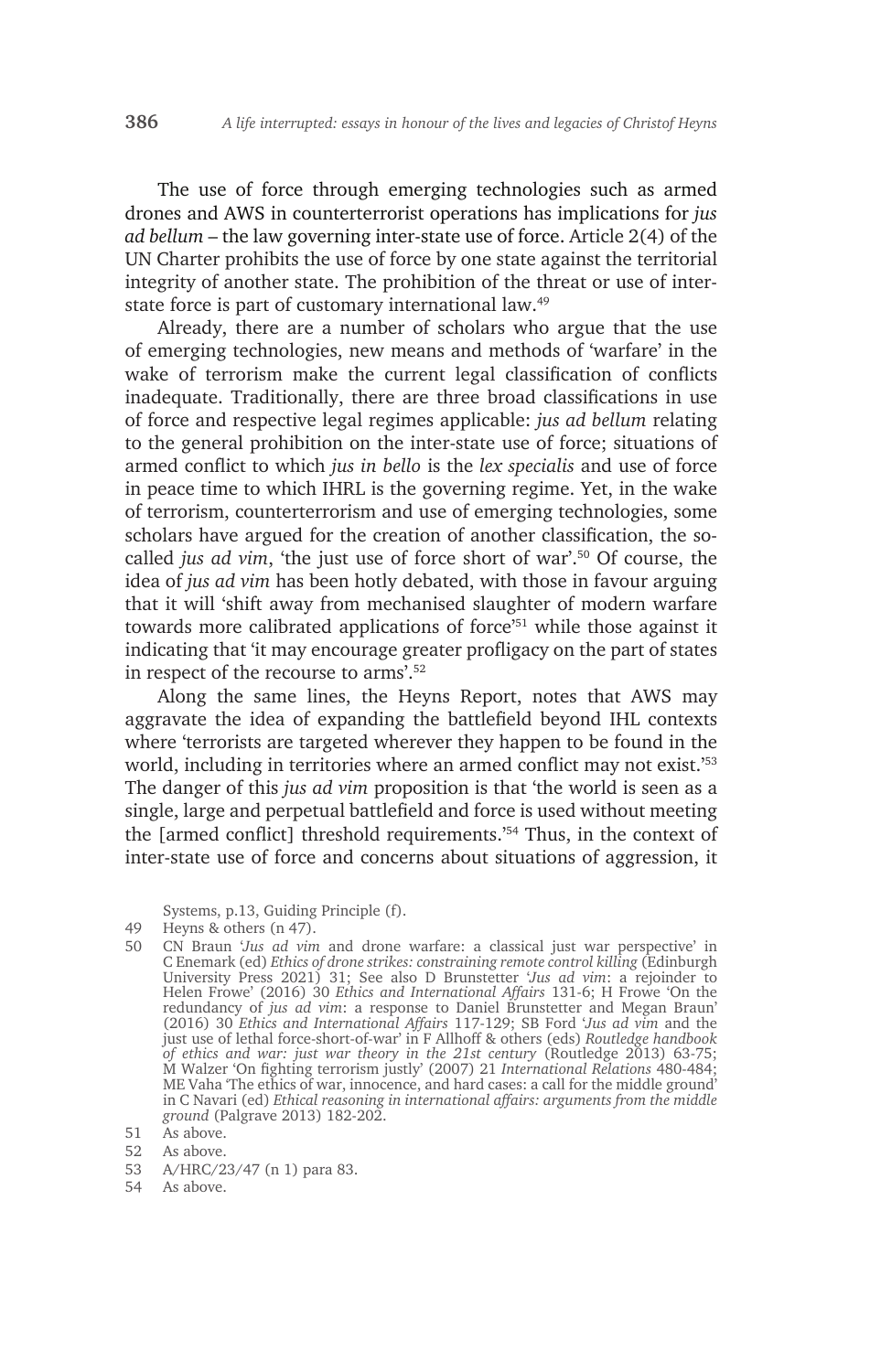has been indicated that the development and use of AWS risk lowering the threshold on the use of force.<sup>55</sup> AWS will make it too easy for states to resort to use of force and has a potential of increasing cases of interstate uses of force.56 States have thus noted the concern that the advent of AWS may jeopardise world peace and security.57

The potential inter-state uses of force through AWS in contexts of counterterrorist operations is critical for a number of reasons. First, this context is very important because such uses has far-reaching implications for state sovereignty and the protection of fundamental rights such as the right to life. As noted by Heyns *et al* in relation to use of armed drones, the law on the use of inter-state force not only protects state sovereignty but also protects the important 'right and interest of the state to have the lives of its citizens and inhabitants protected from acts of aggression.'58 It is also important to contextualise the identity of the likely victims in this regard. A number of UN reports have indicated that where inter-state force is used in the context of counterterrorism – even so, through emerging technologies such as armed drones – civilians in the Muslim communities, including women and children, are disproportionately affected.59

Second, the potential inter-state uses of force through AWS is also critical to states who are often on the receiving end when it comes to aggression or unlawful use of inter-state force. Contending with the challenges raised by AWS from the *jus ad bellum* lens is thus important because the technology of AWS is not necessarily neutral. It is important for stakeholders to interrogate the issue through the lens of critical theories such as decolonial theory and critical race theories.<sup>60</sup> These critical theories are social theories that critique society and culture in order to dig beneath the surface, uncover and challenge power structures that shape not only society and geopolitics but technological inventions such as AWS. Indeed, science has been instrumental in creating systems that are oppressive to certain peoples, reproducing social structures of authority, hierarchies of race and oppressive geopolitics.

The *jus ad bellum* lens and context give a broader view on use of force through AWS than the *jus in bello* which does not concern itself with whether a particular war is just or not. To overly or exclusively focus on the use of AWS in the context of armed conflict and the application of

<sup>55</sup> A/HRC/23/47 (n 1) para 58.

<sup>56</sup> As above.<br>57 CCW/GG

<sup>57</sup> CCW/GGE.1/2019/CRP.1/Rev.2 (n 8) para 24(a).

<sup>58</sup> Heyns & others (n 47).

<sup>59</sup> See for example, A/75/18, Report of the Committee on the Elimination of Racial Discrimination, Ninety-ninth session (5-29 August 2019), 100th session, (25 November-13 December 2019), para 22.

<sup>60</sup> S Mohamed & others 'Decolonial AI: decolonial theory as sociotechnical foresight in artificial intelligence' (2020) *Philosophy and Technology* 659.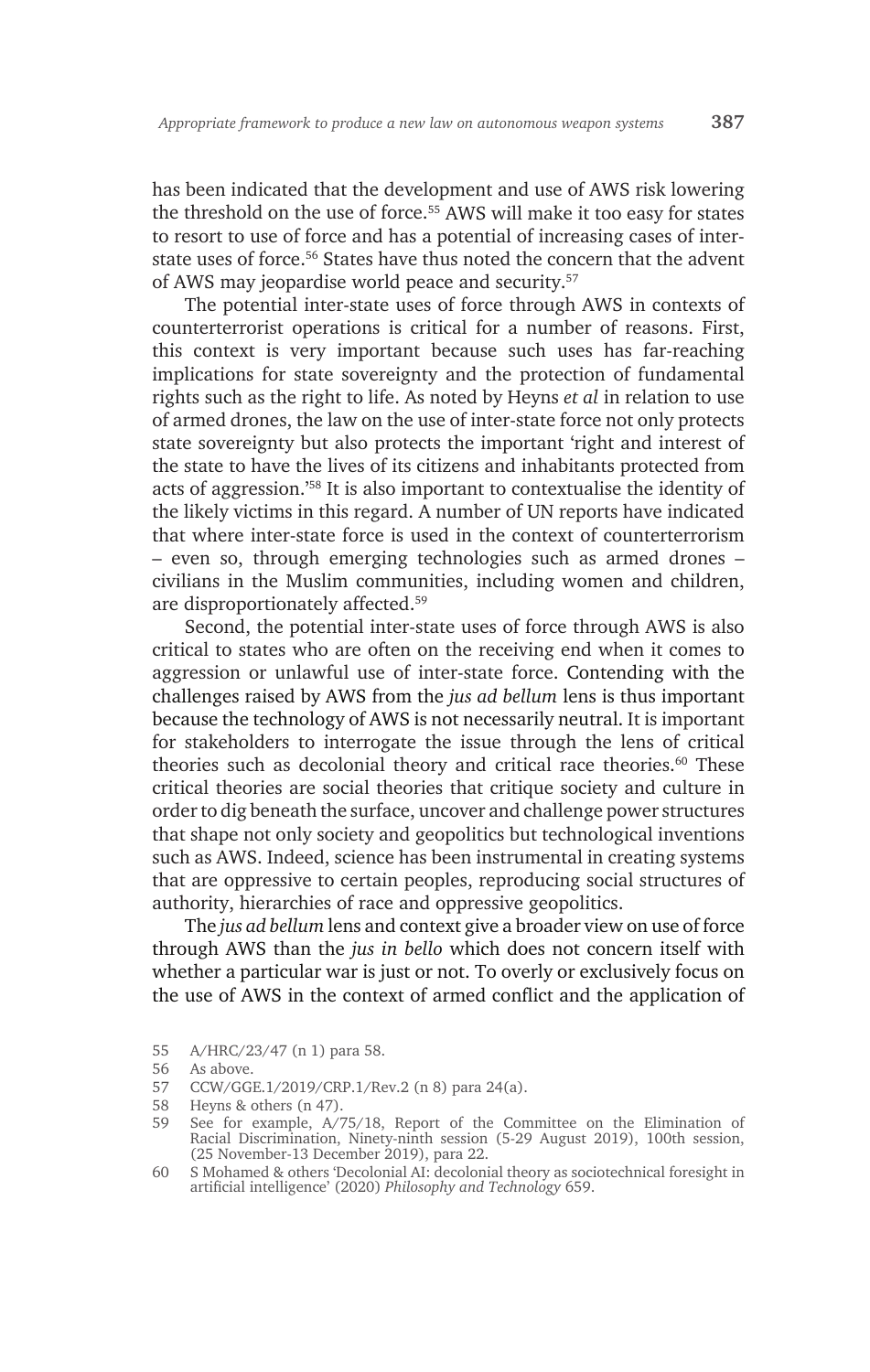*jus in bello* is to approach the technology of AWS as if it was a neutral technology. AI technologies like AWS are neither a simple matter of algorithms nor a mere case of great man's imaginations in pursuit of science but rather, such technologies are shaped by specific political and ideological projects of the powerful that permeate geopolitics.<sup>61</sup> Studies have already noted that racialised AI military technologies will lead to algorithmic coloniality, algorithmic oppression, exploitation and dispossession of those who have been historically oppressed.62 It is, therefore, important to emphasise the social context of AWS and confront epistemic forgeries where AI technologies like AWS are presented as if they are neutral technologies that are free from social context. Some scholars have argued that, AI technologies like AWS 'come from a rather specific, White, and privileged place' and are 'racialised, gendered, and classed models of the self.'<sup>63</sup>

In view of the above, focussing on the context of armed conflict alone is to equally adopt a non-contextual and ahistorical approach to a technology that is likely to be deployed more in certain contexts such as counter-terrorism operations. *Who'*s developing *what*, and *where* will it be deployed and against *who*? What has been the historical experience on use of force through emerging technologies such as armed drones? Where have they been deployed? It is critical for stakeholders to contend with these questions and with this context because excluding them may result in the adoption of a new law on AWS with a very narrow scope of application.

As indicated above, the debate on AWS is currently occurring within the CCW framework. The relevant question – to be discussed under the scope of application section of this essay – is whether the CCW framework can produce a new law on AWS that sufficiently addresses issues that are raised by AWS under *jus ad bellum* or the law governing inter-State use of force, particularly, in counter-terrorist operations.

### *Use of AWS in peace time and IHRL*

The Heyns Report notes that AWS may also be used in situations outside the armed conflict context such as law enforcement situations.<sup>64</sup> Noting that 'the experience with UCAVs (armed drones) has shown that this type of military technology finds its way with ease into situations outside recognized battlefields'65, the Heyns Report notes that AWS

<sup>61</sup> Y Katz *Artificial whiteness: politics and ideology in artificial intelligence* (Columbia University Press 2020) 3-13.

<sup>62</sup> See A Birhane 'Algorithmic colonisation of Africa' (2020) 17 *Scripted* 2; Mohamed & others (n 60) 659.

<sup>63</sup> Katz (n 61).

<sup>64</sup> A/HRC/23/47 (n 1) paras 82-85.

<sup>65</sup> A/HRC/23/47 (n 1) para 82; See also Heyns & others (n 47) 181; C Enemark 'Armed drones and ethical policing: risk, perception, and the tele-present officer'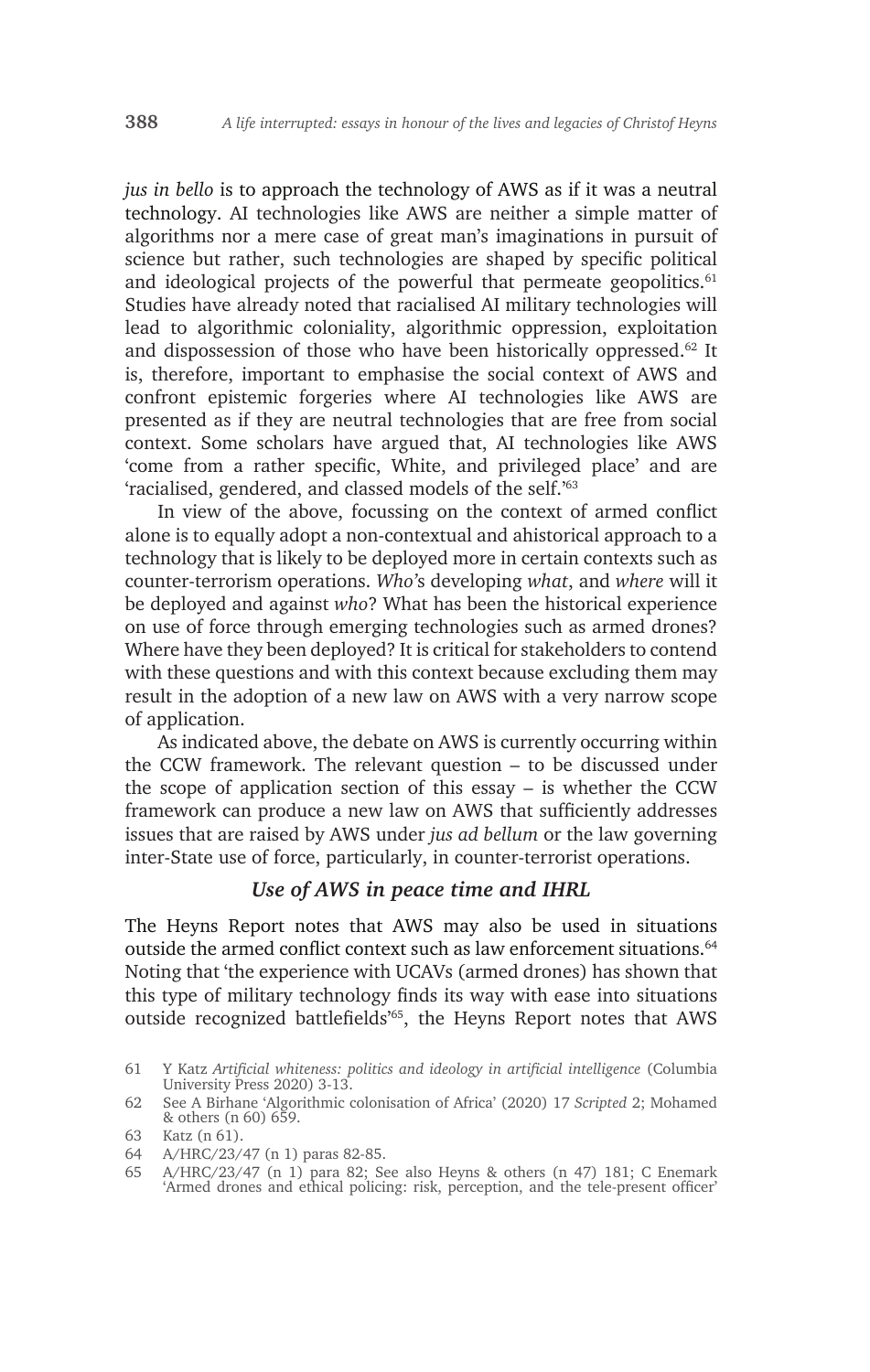'could be used by states to suppress domestic enemies and to terrorize the population at large, suppress demonstrations and fight 'wars' against drugs.'66 It further notes that 'the possibility of [AWS] usage in a domestic law enforcement situation creates particular risks of arbitrary deprivation of life, because of the difficulty that [AWS] are bound to have in meeting the stricter requirements posed by IHRL'.<sup>67</sup>

Thus, in cases where AWS are used in peace time, for example in law enforcement situations, there are risks that are posed to a number of human rights such as the right to life and the right to non-discrimination.68 AWS do not have situational awareness and understanding of the nuances of human behaviour in order to comply with fundamental principles on the use of force such as the 'protect life principle'.69 This principle demands that states agents must only use lethal force as a last resort to protect the life of another person that is in immediate danger.70

Regulation of use of AWS in law enforcement situations is particularly important to people of colour who are often disproportionately affected when force is used by state agents. In 2020, a UN report on the United States – one of the states that are currently developing AWS – noted various concerns regarding racial bias and the use of lethal force. It noted 'the continuing practice of racial profiling, the use of brutality and the excessive use of force by law enforcement officials against persons belonging to racial and ethnic minorities.'71 Similar concerns have been noted regarding other countries such as the United Kingdom, France and Israel.<sup>72</sup> In cases where people of colour are involved, the UN Report noted the disproportionate use of lethal force regardless of whether or not the victim concerned is armed.<sup>73</sup> The Report further noted that racism associated with use of lethal force is a matter of 'systemic and structural discrimination [that] permeates state institutions and disproportionately promotes racial disparities against [people of colour and ethnic minorities].'74 UN has also recommended that UN institutions

(2021) 40(2) *Criminal Justice Ethics* 124-144*.*

- 66 A/HRC/23/47 (n 1) para 84.
- 67 A/HRC/23/47 (n 1) 85.
- 68 A/HRC/23/47 (n 1) 30.
- 69 A/HRC/23/47 (n 1) para 85.
- 70 UN Report of the Special Rapporteur on extrajudicial, summary or arbitrary executions, A/HRC/26/36, 2014 para 72.
- 71 See A/75/18, Report of the Committee on the Elimination of Racial Discrimination, Ninety-ninth session (5-29 August 2019), 100th session, (25 November-13 December 2019), para 22.

- As above.
- 74 As above.

<sup>72</sup> As above.<br>73 As above.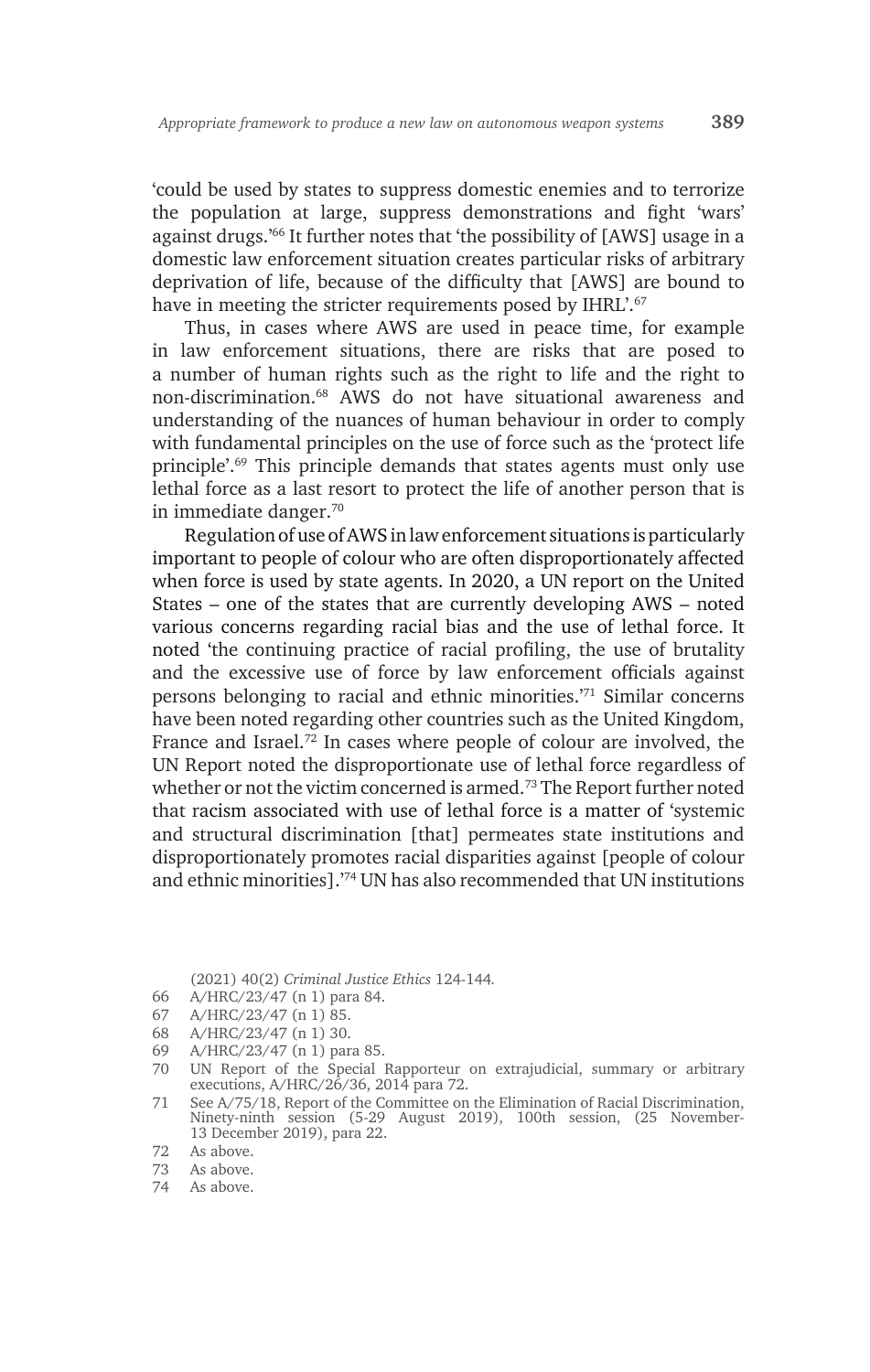should condemn 'modern day racial terror lynchings and [should call] for systematic reform and justice.'75

Now that AWS raise various complex issues in different contexts of application and use, some scholars have already recommended a comprehensive and coordinated response that not only covers one context, but all possible situations discussed above.76 The enduring question in this paper is whether the CCW framework is capable of producing a new law on AWS whose scope of application covers all contexts and circumstances.

# **Scope of application of new law on AWS**

Given that many stakeholders agree that existing law is inadequate to govern AWS uses in various contexts and that states need to adopt new rules, it is necessary to consider the forum in which the new rules might be developed. As already indicated, AWS are currently being discussed by the UNGGE in the CCW framework. Indeed, Principle (k), one of the eleven Guiding Principles of the UNGGE on AWS, provides as follows: <sup>77</sup>

The CCW (Convention on Conventional Weapons) offers an appropriate framework for dealing with the issue of emerging technologies in the area of lethal autonomous weapons systems within the context of the objectives and purposes of the Convention, which seeks to strike a balance between military necessity and humanitarian considerations.

In its 2021 submission to the UNGGE, Australia noted that 'it is a strong supporter of the Convention on Certain Conventional Weapons (CCW)'78 and that 'the CCW maintains broad global support and is the appropriate forum to discuss issues, regulations, frameworks and legal aspects related to lethal autonomous weapons systems.'79 Likewise, Canada submitted that 'given the mixture of states party to the CCW and the fact that it includes major military powers, Canada views the CCW as the appropriate forum for international discussions on such weapons.'80 In the same vein, in their 2021 submissions to the UNGGE, France and Germany noted that a normative framework on AWS 'could include a reaffirmation of the role and objectives of the CCW which remains the appropriate forum, notably because of its multilateral

<sup>75</sup> See also General Recommendations 31 of 2005 on the prevention of racial discrimination in the administration and functioning of the criminal justice system, 34 (2011) on racial discrimination against people of African descent and 35 (2013).

<sup>76</sup> Heyns & others (n 147) 153.

<sup>77</sup> CCW/GGE.1/2019/CRP.1/Rev.2 (n 8) Annex IV, p.13.

<sup>78</sup> See 'Convention on Certain Conventional Weapons Group of Governmental Experts on Lethal Autonomous Weapons Systems, Submission of Australia' (2021) 1.

<sup>79</sup> As above.

<sup>80</sup> See the 'Commentary by Canada on the operationalization of the Guiding Principles affirmed by the Group of Governmental Experts on Emerging Technologies in the Area of Lethal Autonomous Weapons Systems' (2021) 4.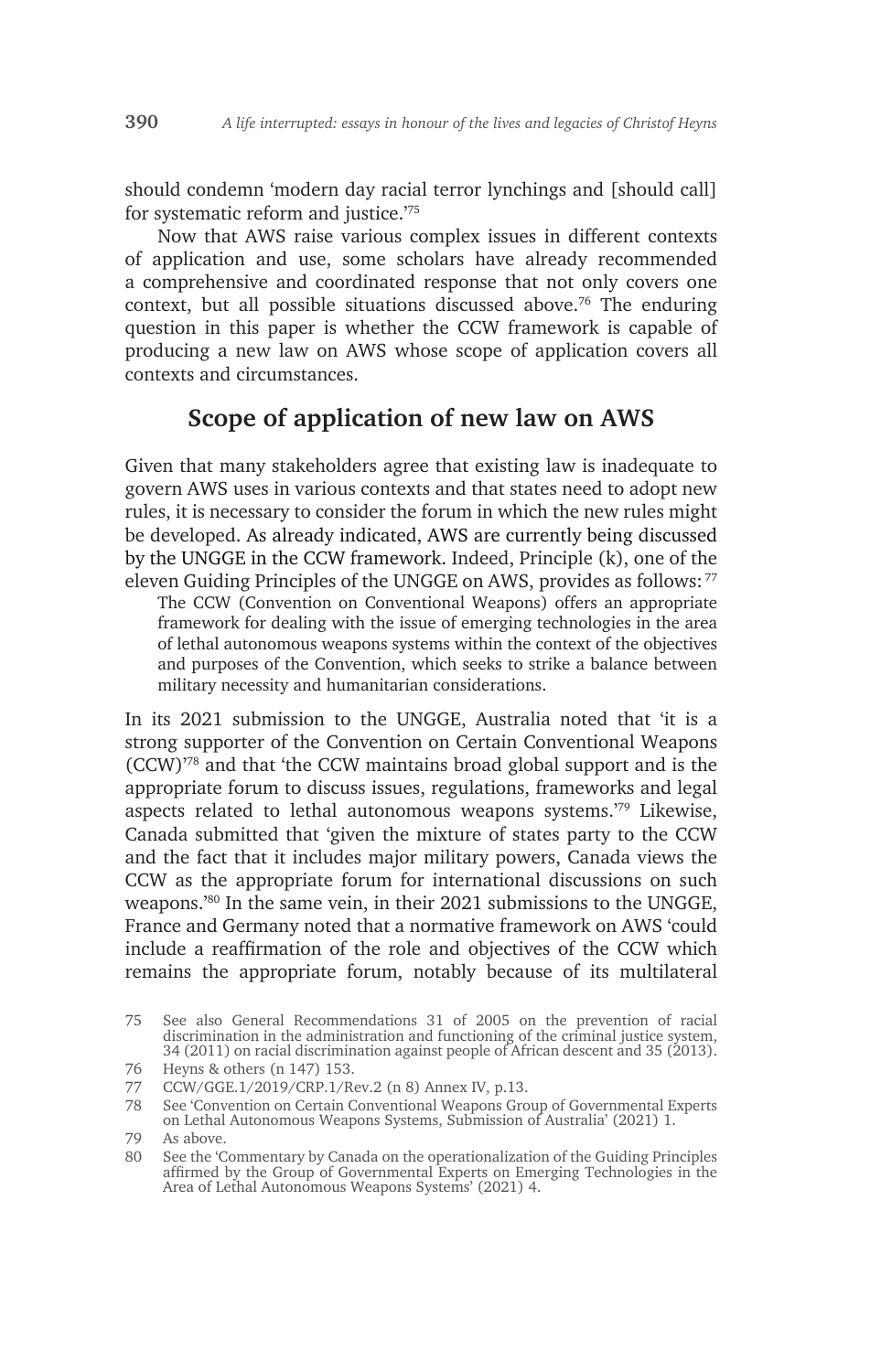nature.'81 The same sentiments were expressed by the United Kingdom that noted that 'the CCW remains the optimum forum to discuss and progress the issue of Lethal Autonomous Weapons Systems'.82

The above notwithstanding, the appropriateness of the CCW framework has been previously questioned on the grounds that the CCW is a consensus framework – a consensus that is unlikely to be achieved given the issues raised by AWS.83 For a new rules to be adopted in the CCW framework, there has to be consensus among the High Contracting parties of the CCW. Given that some of the critical concerns on, and objections to the use of AWS are anchored on moral values – values that are arguably subjective – it has been argued that chances of new rules on AWS emerging from the CCW framework are very low.84 Relevant values such as dignity, virtue, compassion, religion, peace, security etc. and points of divergence in perception, present challenges to achieve multi-lateral consensus on a value-based regulation on AWS.85

In considering the appropriateness of the CCW framework to produce new law on AWS, this section considers the question whether the CCW framework can produce new rules whose scope of application covers situations outside the contexts of armed conflict that have been discussed above.

### *CCW and protocols' scope of application*

After noting that 'existing IHL rules do not hold all the answers to the humanitarian, legal and ethical questions raised by AWS<sup>366</sup> the ICRC recommended states 'to establish internationally agreed limits on autonomous weapon systems to ensure civilian protection, compliance with international humanitarian law, and ethical acceptability'.<sup>87</sup> In relation to the forum where that new law may come from, the ICRC noted that it 'supports initiatives by states aimed at establishing international limits on autonomous weapon systems … such as efforts pursued in the Convention on Certain Conventional Weapons to agree on aspects of a normative and operational framework.'88

86 ICRC position on AWS (n 6) 11.

<sup>81</sup> See 'Franco-German contribution: Outline for a normative and operational framework on emerging technologies in the area of LAWS' (2021) 1.

<sup>82</sup> See United Kingdom, 'Written contributions on possible consensus recommendations in relation to the clarification, consideration and development of aspects of the normative and operational framework on emerging technologies in the area of lethal autonomous weapons systems' (2021) 1.

<sup>83</sup> T Chengeta 'Autonomous armed drones and challenges to multilateral consensus on value-based regulation' in C Enemark (ed) *Ethics of drone ethics: restraining remotecontrol killing* (Edinburgh University Press 2021) 171-184.

<sup>84</sup> As above.<br>85 As above

As above.

<sup>87</sup> ICRC position on AWS (n 6) 2.

<sup>88</sup> As above.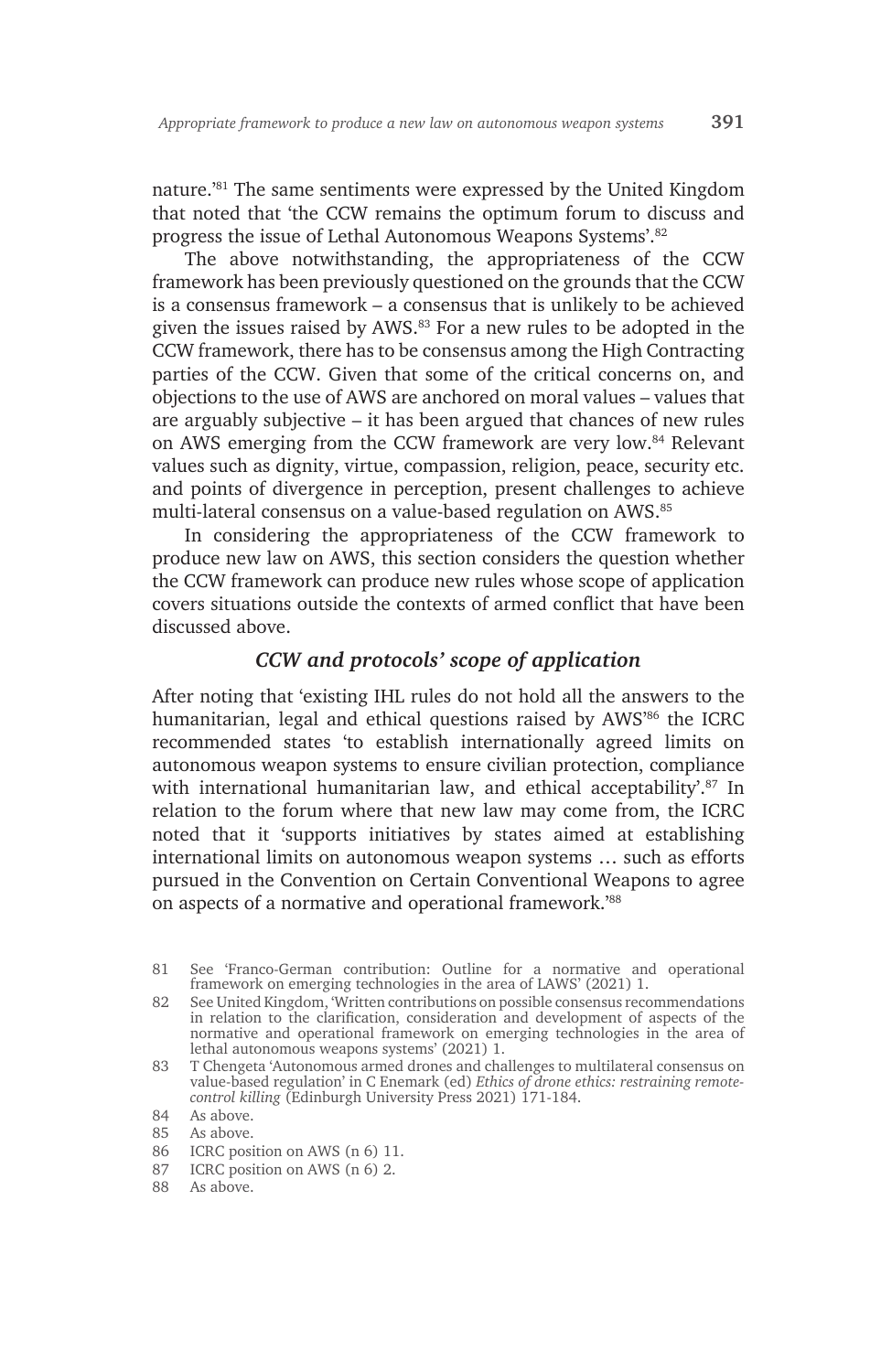Likewise, in its recent statement to the UNGGE, the International Committee for Robot for Robot Arms Control (ICRAC) also noted that 'existing international law is not sufficient'89 and 'considers it vital that the CCW moves to the negotiation of an international legal instrument' on AWS.90 Similarly, other stakeholders who are advocating for new law on AWS have indicated that such new law could take form of an additional Protocol to the CCW. For example, in its 2021 submission to the UNGGE, the Republic of the Philippines noted that 'a normative and operational framework [on AWS] should ultimately be institutionalized through a legally-binding Protocol of the Convention on the Prohibitions or Restrictions on the Use of Certain Conventional Weapons Which May Be Deemed to Be Excessively Injurious or To Have Indiscriminate Effects (CCW)'.91 As indicated above, the fundamental question is whether the CCW framework is appropriate for the production of new rules on AWS whose scope of application covers all contexts within which AWS may be used. In other words, is the *purpose* of the CCW framework and scope of application wide enough to cover all the contexts within which AWS may be used?

Article 1 on the Scope of Application of the CCW provides that the CCW 'and its annexed Protocols *shall apply in the situations referred to in Article 2 common to the Geneva Conventions of 12 August 1949*  for the Protection of War Victims, including any situation described in paragraph 4 of Article 1 of Additional Protocol I to these Conventions.'92 The referred Article 2 Common to the Geneva Conventions of 12 August 1949 and paragraph 4 of Article 1 of Additional Protocol 1 to the Geneva Conventions refer to contexts of armed conflict. Indeed, it is indicated that the 'the purpose of the Convention (CCW) is to ban or restrict the use of specific types of weapons that are considered to cause unnecessary or unjustifiable suffering to combatants or to affect civilians indiscriminately.'93 Clearly, it is only in the context of armed conflict that the terms 'combatants' and 'civilians' are used, not in law enforcement or other violent situations during peace time. Thus, basically, the CCW framework focusses on armed conflict and IHL.

Furthermore, all the Protocols to the CCW, namely, Protocol I on Non-Detectable Fragments, Protocol II on Prohibitions or Restrictions on the Use of Mines, Booby Traps and Other Devices, Protocol III on

<sup>89</sup> See Written contribution from the International Committee for Robot Arms Control to the CCW GGE on LAW (2021) 1 (Written contribution).

<sup>90</sup> Written contribution (n 89) 2.

<sup>91</sup> See 'Commentary of the Republic of the Philippines on the Normative and Operational Framework in Emerging Technologies in the Area of Lethal Autonomous Weapon Systems' (2021) para 2.

<sup>92</sup> Art 1 of the UN Convention on Conventional Weapons (emphasis added).

<sup>93</sup> See the UN CCW and its Protocols, https://www.un.org/disarmament/theconvention-on-certain-conventional-weapons/ (accessed 7 December 2021).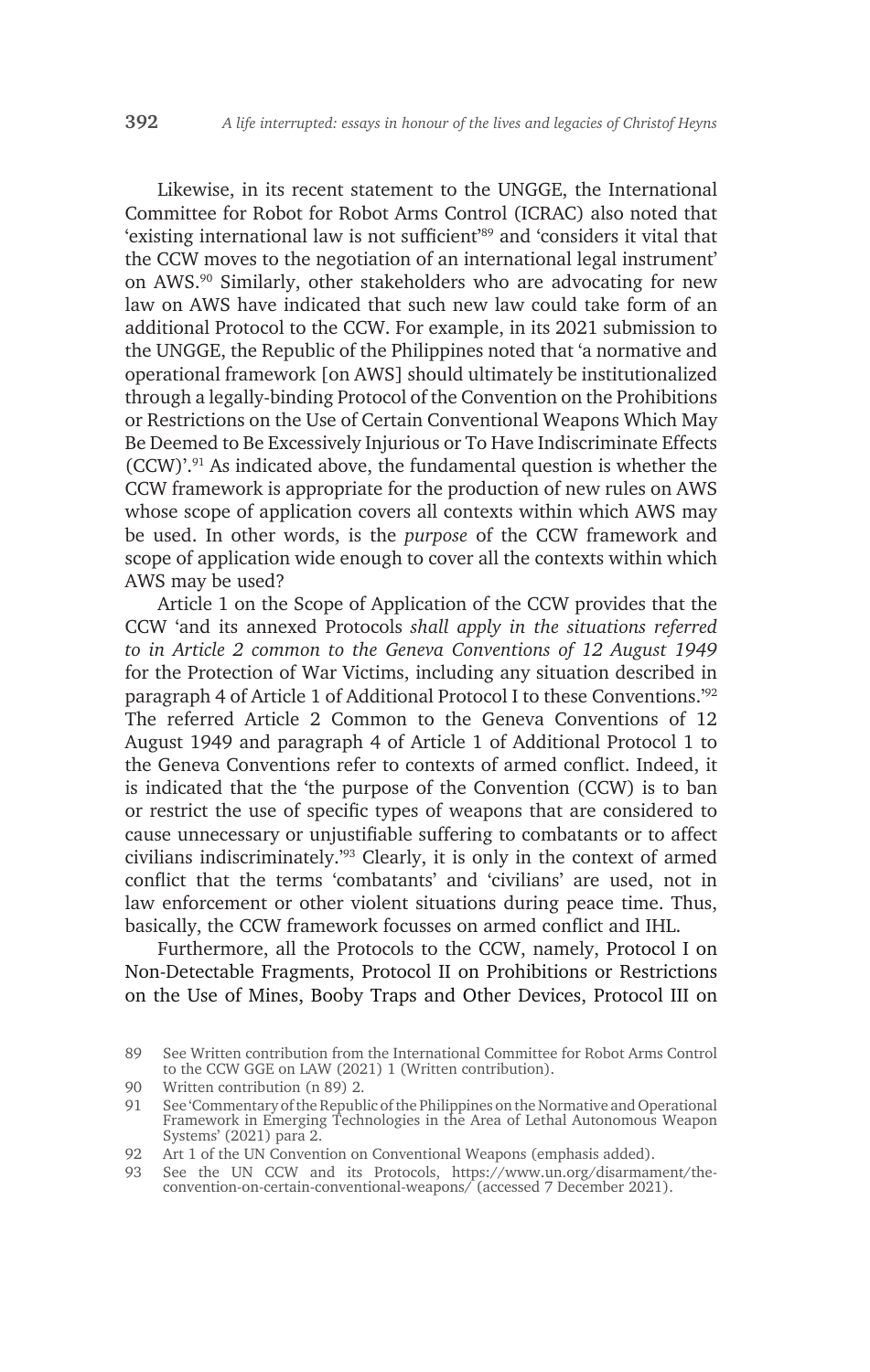Prohibitions or Restrictions on the Use of Incendiary Weapons, Protocol IV on Blinding Laser Weapons, Protocol on Prohibitions or Restrictions on the Use of Mines, Booby-Traps and Other Devices and Protocol V on Explosive Remnants of War are contemplated to apply in the context of armed conflict.<sup>94</sup> For example, the CCW Protocol on Prohibitions or Restrictions on the Use of Mines, Booby-Traps and Other Devices as amended on 3 May 1996 provides that while the Protocol is applicable to both IAC and NIAC95, the 'Protocol *shall not apply* to situations of internal disturbances and tensions, such as riots, isolated and sporadic acts of violence and other acts of a similar nature, as not being armed conflicts'.<sup>96</sup>

As is clear from the above, stakeholders in the current debate on AWS in the CCW need to contend with the fact that the CCW framework is limited to contexts of armed conflict and use of weapons during times of war. The CCW has not, in the past, produced a Protocol or rules that applies both in times of armed conflict and peace. It is also to no surprise why the UNGGE, in its Guiding Principles states that IHL, states that the law of armed conflict, 'should guide the continued work of the Group'.97

Already, in its 2021 contribution to the UNGGE, France emphasised that a normative framework on AWS should be 'in line with the objectives and purposes of the CCW'98 and that it 'should primarily aim at ensuring that *International Humanitarian Law* (IHL) will continue to apply fully to all weapons systems.'99 Indeed, IHL only applies to situations of armed conflict.

Likewise, in its 2021 submission, while noting that 'the CCW as an optimal forum to address the issue of LAWS',100 Russia emphasised that 'discussions within the GGE on AWS should be structured fully in line with the objectives of the CCW and should not go beyond its scope<sup>'101</sup> and as such 'the subject of the discussion within the GGE on LAWS

- 97 CCW/GGE.1/2019/CRP.1/Rev.2 (n 8) 13.
- 98 See 'Possible consensus recommendations in relation to the clarification, consideration and development of aspects on the normative and operational framework on emerging technologies in the area of LAWS, Written contribution by France' (2021) 2.

100 See 'Russia's Considerations for the report of the Group of Governmental Experts of the High Contracting Parties to the Convention on Certain Conventional Weapons on emerging technologies in the area of Lethal Autonomous Weapons Systems on the outcomes of the work undertaken in 2017-2021' (2021) (Russia's Considerations) at 4.

<sup>94</sup> See the UN CCW and its Protocols, https://www.un.org/disarmament/theconvention-on-certain-conventional-weapons/ (accessed 17 December 2021).

<sup>95</sup> Art 2 and 3 of Protocol on Prohibitions or Restrictions on the Use of Mines, Booby-Traps and Other Devices.

<sup>96</sup> Art 2 of Protocol on Prohibitions or Restrictions on the Use of Mines, Booby-Traps and Other Devices (emphasis added).

<sup>99</sup> As above.

<sup>101</sup> As above.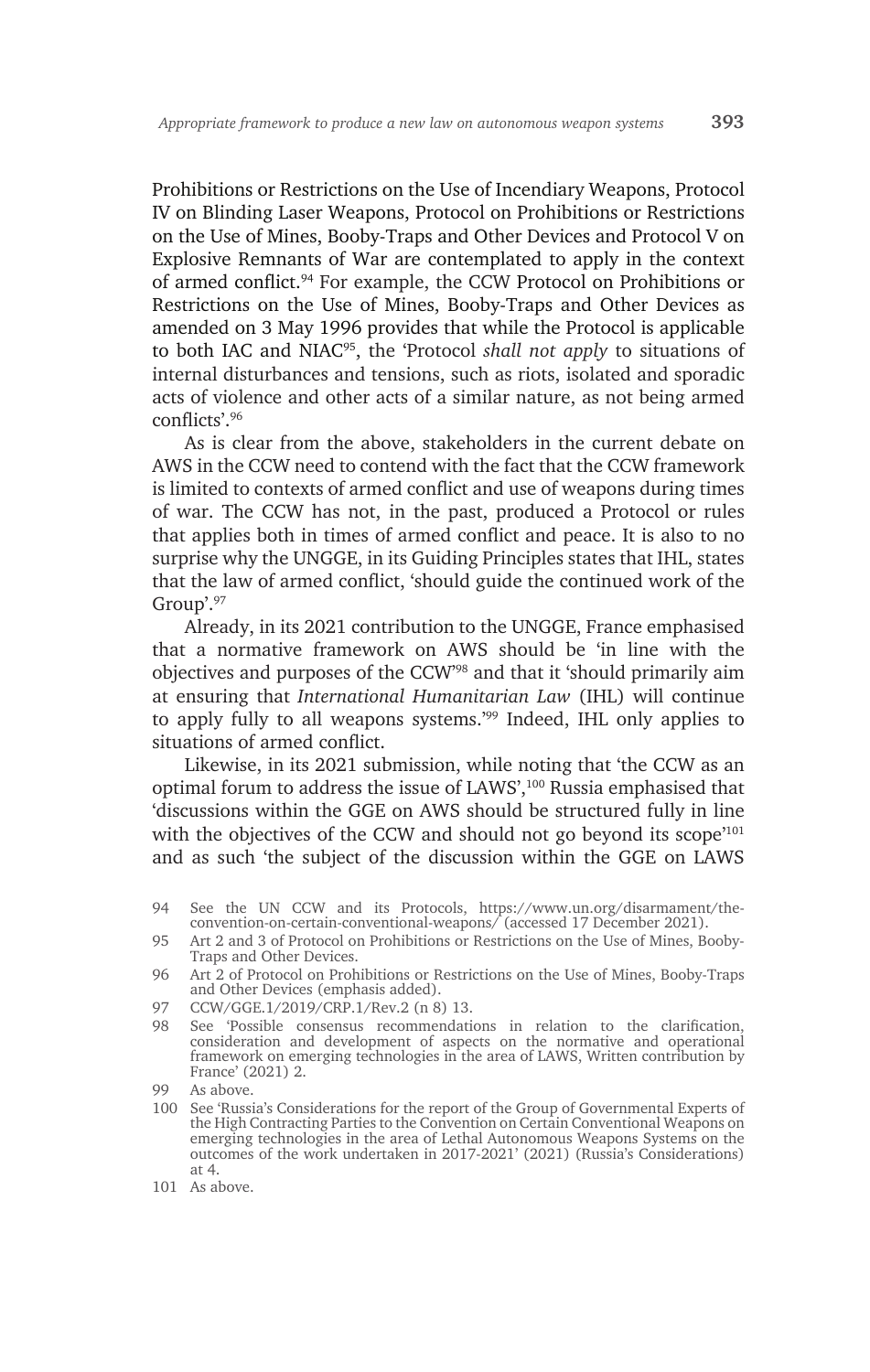should be limited to *fully autonomous military system*s.'102 In the recently concluded UNGGE meeting on AWS (2-8 December 2021), while states like France, the UK, Switzerland, the US etc. reiterated their views that IHL is the applicable regime to AWS, some states went as far as insisting that references to IHRL in the UNGGE draft report should be deleted.<sup>103</sup> For example, during the GGE session on 3 December 2021, the Israel delegation noted as follows: 'the CCW is an IHL-focused framework, we think that other legal frameworks that are outside the CCW mandate and objectives should not be mentioned (in the CCW report on AWS). We therefore, support what several delegations have already suggested: to delete the words "international human rights law" (from the report)'.<sup>104</sup> The delegation from India also spoke strongly against the inclusion of IHRL in the report of the CCW report on AWS. It noted as follows: 'For my delegation, we cannot accept the inclusion of international human rights law … in this paragraph or elsewhere in the report … We can keep discussing these issues till the cows go home but we will not be able to agree to this'.105 Given the legal limitations or parameters that exists on the scope of application of laws that are adopted in the CCW framework, states and other stakeholders should seriously consider if the CCW framework is the appropriate framework within which new law on AWS should be negotiated and adopted.

Of course, one of the questions that may arise is whether prohibitions that are imposed in the context of armed conflict are not automatically applicable to law enforcement or other situations where force is used outside war situations. Ordinarily, there is a strong reason to argue that surely, what is bad for the goose must also be bad for the gander. In other words, if new rules are adopted in the CCW framework and provides for certain prohibitions on AWS, such prohibitions should also apply to contexts of law enforcement and other situations where force is used in peace time. Yet, this is not always the case. An example is the Chemical Weapons Convention which provides that 'each State Party undertakes not to use riot control agents as a method of warfare',106 but 'may be used for certain law enforcement purposes including riot control.'107 Thus, while the use of tear gas is prohibited in the context of armed conflict, it can be lawfully used in the context of law enforcement. Thus, the CCW will have to expressly deal with potential uses of AWS outside the context of armed conflict and consider IHRL and other laws that

- 106 Article 1(5) of the Chemical Weapons Convention.
- 107 Article II(9)(d) of the Chemical Weapons Convention.

<sup>102</sup> Russia's Considerations (n 100) at 3.

<sup>103</sup> See the CCW UNGGE meetings on AWS (2-8 December 2021), recordings available at https://conf.unog.ch/digitalrecordings/ (accessed 21 December 2021).

<sup>104</sup> As above.

<sup>105</sup> As above.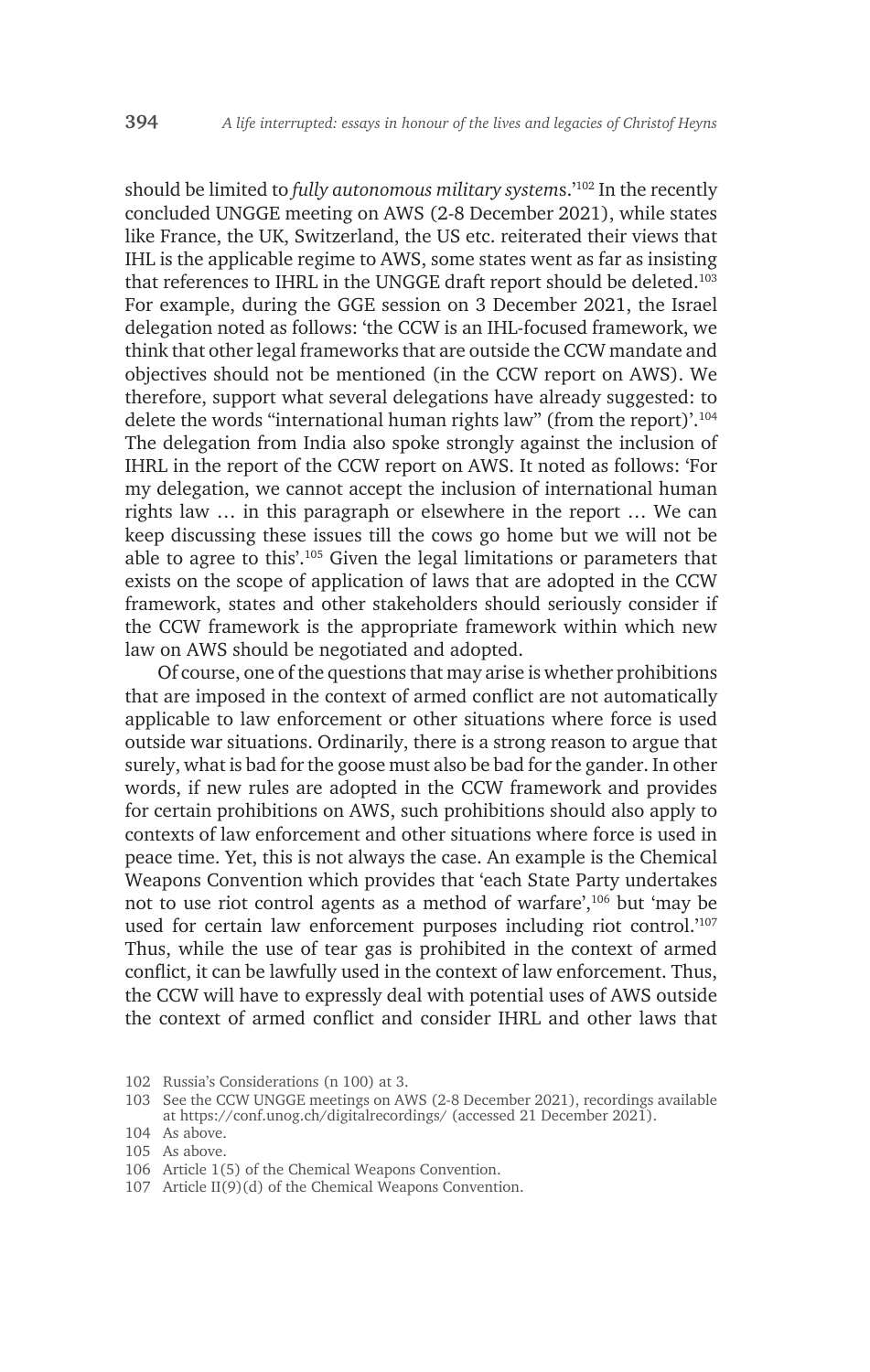more fully apply outside the context of armed conflict. The argument in this section is that in terms of the CCW mandate and framework, there is no legal room to do that unless the state parties to the CCW choose to change the CCW scope of application and purpose of the Convention and its framework.

Furthermore, some may argue that the adoption of new rules or a treaty on AWS in the CCW framework does not stop states from negotiating another law or treaty outside the CCW framework to cover situations outside armed conflict. While this may be true, it is not an ideal situation. The challenges and issues raised by AWS are interrelated and they should be dealt with in a single and comprehensive treaty on AWS. On account of the limitations on the CCW framework and its purpose, it is doubtful that the CCW framework can produce such a comprehensive treaty.

#### *Scope of application suggested by civil society*

In its proposal of elements of a new treaty on AWS, the Campaign to Stop Killer Robots suggested a broad scope of application that covers both war and peace time.<sup>108</sup> In support of that broad scope of application, the Campaign gave examples of treaties such as the Chemical Weapons Convention, the Mine Ban Treaty, the Convention on Cluster Munitions and the Treaty on the Prohibition of Nuclear Weapons.<sup>109</sup> The Campaign particularly noted as follows: <sup>110</sup>

All four treaties prohibit these activities 'under any circumstances.' As a result, they apply in times of peace and war. This broad scope is important in the fully autonomous weapons context given that the systems could be used in law enforcement operations as well as in situations of armed conflict.

While the examples given by the Campaign are compelling, it is important to note that all the four treaties referred to were not adopted in the CCW framework – a framework that focusses on situations of armed conflict and the application of IHL or *jus in bello*. The Chemical Weapons Convention is administered by the Organisation for the Prohibition of Chemical Weapons (OPCW), not the CCW.111 The Mine Ban Treaty was adopted through a UN General Assembly Resolution, not the CCW.112 Likewise, the Treaty on the Prohibition of Nuclear

112 See UN General Assembly Resolution 52/38.

<sup>108</sup> See Human Rights Watch, 'New weapons, proven precedent: Elements of and models for a treaty on killer robots' (2020) https://www.hrw.org/report/2020/10/20/newweapons-proven-precedent/elements-and-models-treaty-killer-robots 10 December 2021).

<sup>109</sup> As above.

<sup>110</sup> As above.

<sup>111</sup> See OPCW, available at https://www.opcw.org/about-us (accessed 10 December 2021).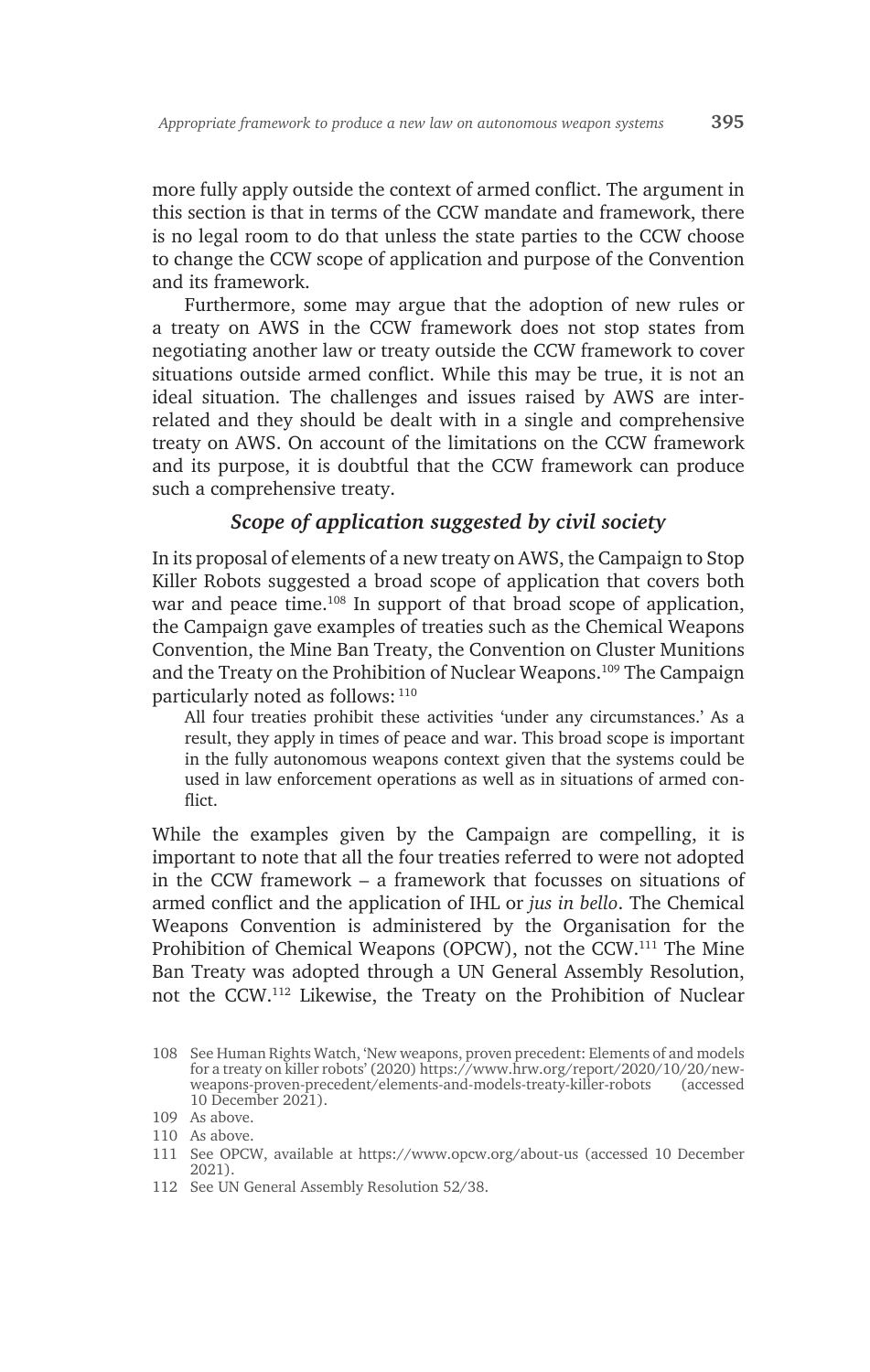Weapons was adopted through a UN General Assembly Resolution.<sup>113</sup> Finally, the Convention on Cluster Munitions was adopted outside the CCW framework.114 Thus, while there are disarmament treaties whose scope of application covers situations outside armed conflict, such treaties are not products of the CCW framework.

#### *Importance of a broad scope of application*

As already noted above, it is fundamental that when a new treaty on AWS is adopted, its scope of application should be broad to cover situations outside armed conflict because there is a real potential that AWS may be used in the context of law enforcement and counterterrorism operations.115 Such a broad scope of application is also critical for those approaching the challenges raised by AWS from a racial justice standpoint. All contexts within which AWS may be used absolutely matter and should be equally governed by the new law that may be adopted on AWS.

As indicated above, several UN reports indicate that when state agents use force in the context of law enforcement and counterterrorist operations, people of colour and civilians in the Muslim communities are disproportionately affected.<sup>116</sup> Therefore, If AWS are used in the context of law enforcement and counterterrorism operations, it is highly likely that people of colour and Muslim communities will be disproportionately affected. Already, there have been indications that use of AWS may exacerbate racial and gender discrimination.<sup>117</sup> If used in the context of law enforcement and counterterrorism, AWS are not a neutral technology, they are not just conventional weapons but have far-reaching discriminatory consequences for certain groups of peoples. Such discriminatory consequences cannot be fully addressed in the CCW framework whose focus is IHL and contexts of armed conflict.

The 2020 Report of the UN Special Rapporteur on contemporary forms of racism notes that '*states must reject a 'colour-blind' approach to governance and regulation of emerging technologies, one that ignores the specific marginalisation of racial and ethnic minorities and conceptualises problems and solutions relating to such technologies without accounting* 

113 See UN General Assembly Resolution A/71/L.52.

115 A/HRC/23/47 (n 1); Human Rights Watch (n 45), ICRAC (n 89).

116 See the Committee on the Elimination of Racial Discrimination, https://www. ohchr.org/en/hrbodies/cerd/pages/cerdindex.aspx (accessed 16 December 2021); See A/75/18, Report of the Committee on the Elimination of Racial Discrimination, Ninety-ninth session (5-29 August 2019), 100th session, (25 November-13 December 2019), para 22.

<sup>114</sup> See the Convention on Cluster Munitions, available at https://www. clusterconvention.org/ (accessed 10 December 2021).

<sup>117</sup> See UNGGE 2020 Report, https://documents.unoda.org/wp-content/ uploads/2020/07/CCW\_GGE1\_2020\_WP\_7-ADVANCE.pdf (accessed 21 December 2021).